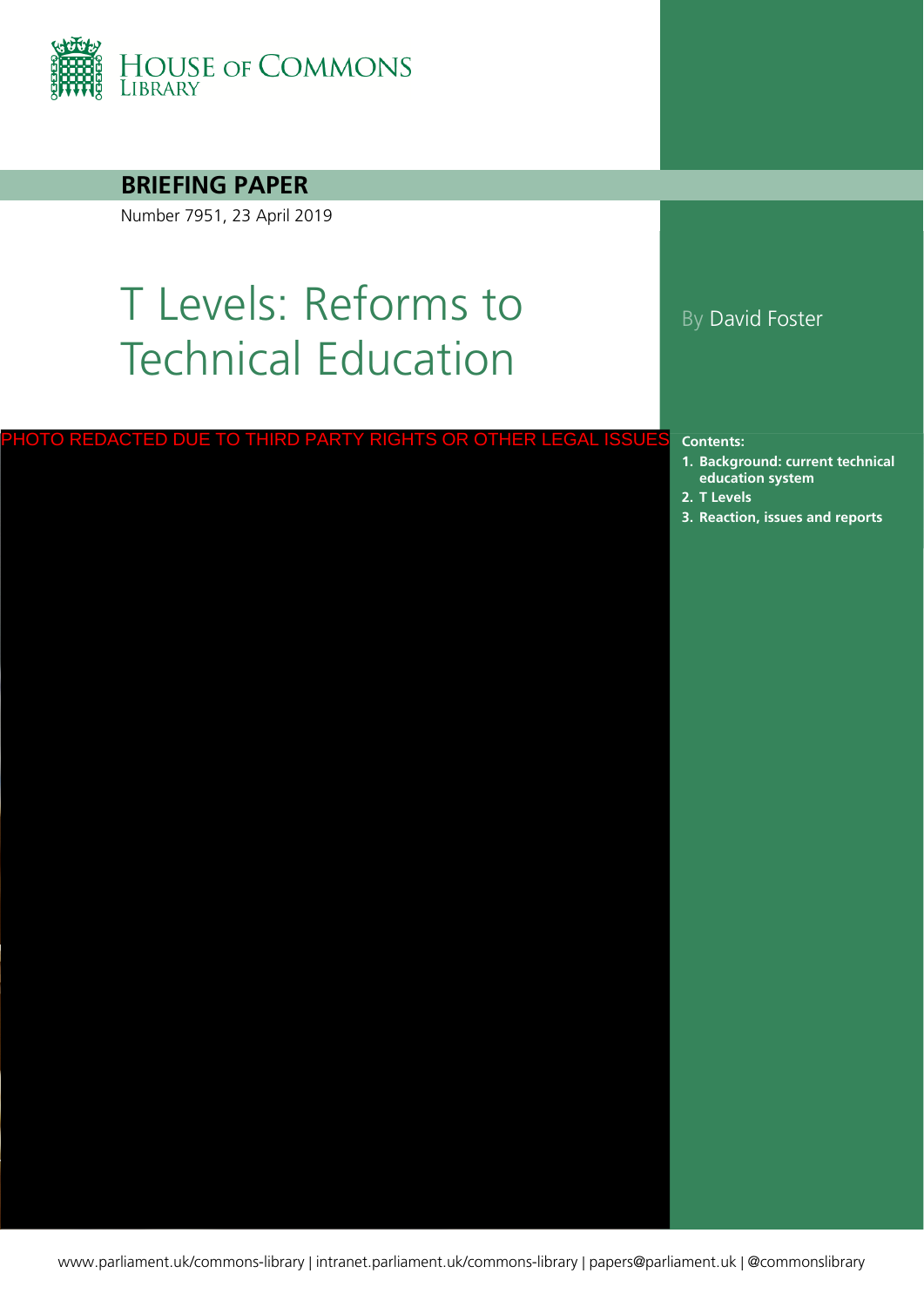# **Contents**

|                                                     | <b>Summary</b>                                                                                                                                                                                                                                                                                                                  |                                                                           |
|-----------------------------------------------------|---------------------------------------------------------------------------------------------------------------------------------------------------------------------------------------------------------------------------------------------------------------------------------------------------------------------------------|---------------------------------------------------------------------------|
| 1.<br>1.1<br>1.2                                    | Background: current technical education system<br>16-19 study programmes<br>Apprenticeships                                                                                                                                                                                                                                     | 4<br>4<br>5                                                               |
| 2.<br>2.1<br>2.2<br>2.3<br>2.4                      | <b>T</b> Levels<br>Background<br>Rationale<br>A new technical option<br>The 15 routes<br>T Levels<br>The technical qualification                                                                                                                                                                                                | 7<br>$\overline{7}$<br>$\overline{7}$<br>8<br>$\,8\,$<br>8<br>$\mathsf 9$ |
| 2.5<br>2.6<br>2.7<br>2.8<br>2.9<br>2.11             | T Level certificates and grading<br>Funding for T Levels<br>Capital funding<br>Funding for training T Level teachers<br>Implementation timetable<br>Learners not ready to access a T Level<br>Adult learners<br>Progress to higher skill levels<br>2.10 Accountability<br>Institute for Apprenticeships and Technical Education | 11<br>13<br>14<br>14<br>15<br>15<br>16<br>17<br>18<br>18                  |
| 3.<br>3.1<br>3.2<br>3.3<br>3.4<br>3.5<br>3.6<br>3.7 | <b>Reaction, issues and reports</b><br>A choice of routes at 16<br>Coverage of the 15 routes<br>Awarding bodies<br>Implementation timetable<br>Industry placements<br>Funding<br>Policy Exchange report                                                                                                                         | 20<br>21<br>21<br>21<br>22<br>24<br>26<br>26                              |

David Foster Andrew Powell Further education Apprenticeships (section 1.2)

Cover page image copyright: Joiner at work by Work Skills UK. Licensed under CC BY [2.0](https://creativecommons.org/licenses/by/2.0/) / image cropped.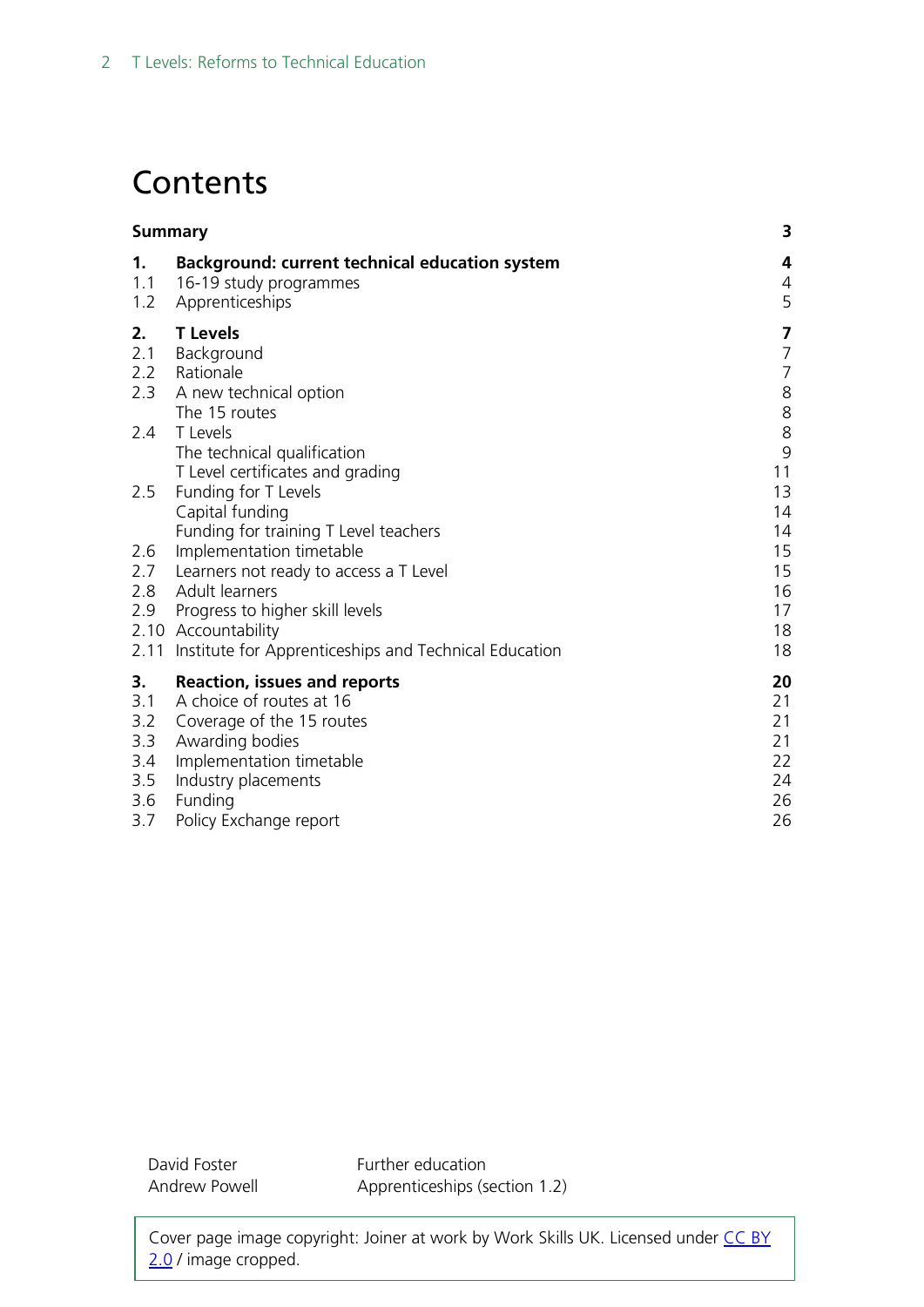# <span id="page-2-0"></span>Summary

The Government is undertaking major reforms to the technical education system in England. The proposed reforms were first set out in the *[Post-16 Skills Plan](https://www.gov.uk/government/uploads/system/uploads/attachment_data/file/536043/Post-16_Skills_Plan.pdf)*, and the legislative framework for them was provided by the Technical and Further Education Act 2017. In November 2017, the Department for Education published a [consultation](https://consult.education.gov.uk/technical-education/implementation-of-t-level-programmes/supporting_documents/T%20level%20consultation.pdf) on implementation, which it [responded](https://assets.publishing.service.gov.uk/government/uploads/system/uploads/attachment_data/file/711472/Implementation_of_T_Level_programmes-Government_consultation_response.pdf) to in May 2018.

Under the reforms, a new technical education option will be created to sit alongside the academic option (e.g. A Levels and a degree). The technical option will comprise 15 routes based around occupations with shared training requirements. Some routes will be further sub-divided, with closely-related occupations grouped together into pathways.

The technical option will be delivered by a combination of college-based education and apprenticeships, with four of the 15 routes delivered primarily through apprenticeships.

New level 3 study programmes – T Levels – will be created to sit at the start of technical routes (apart from the four apprenticeship only routes), with a T Level for each pathway (i.e. some routes will have more than one T Level). They will be primarily aimed at 16 year olds. The Government intends to develop a 'transition year' for those students who are not ready to start a T Level at age 16, but who could achieve one by age 19.

T Levels will be equivalent to a 3 A Level programme and will, on average, consist of 1800 hours studied full-time over two years – around 50% more than the average 16-19 study programme at present. They will all follow the same broad framework and will consist of five components:

- A technical qualification
- An industry placement with an employer of between 45 and 60 days
- Maths, English and digital requirements
- Any other occupation-specific requirements/qualifications (e.g. a license to practise).
- Any further employability, enrichment and pastoral provision.

Three T Levels within the construction, digital, and education and childcare routes will be delivered at small number of providers from September 2020. A further seven T Levels will be available from September 2021, with the reminder rolled out from September 2022 onwards. The Government's current aim is for all T Levels to introduced by September 2023.

T Levels will not be available in all subjects where level 3 qualifications exist. The Government has stated that it will carry out a review of post-16 qualifications at level 3 and below (excluding A Levels and GCSEs), with the aim of simplifying the current qualification landscape.

It is intended that the technical option will extend from T Levels up to higher skill levels, and the Government is currently conducting a review looking at how technical qualifications at level four and five can better meet the needs of learners.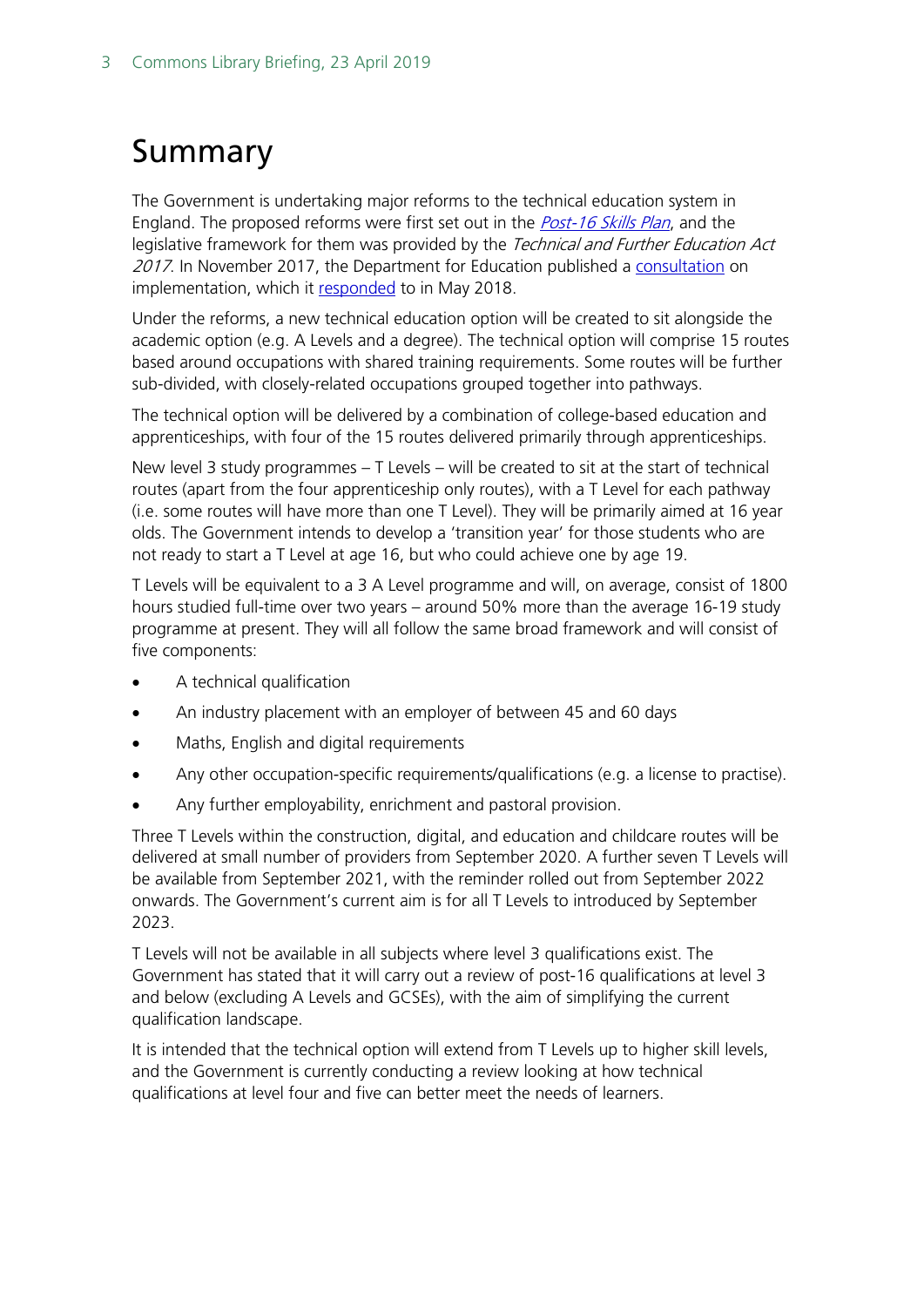# <span id="page-3-0"></span>1. Background: current technical education system

# <span id="page-3-1"></span>1.1 16-19 study programmes

Following Alison Wolf's 2011 report, Review of vocational education: [the Wolf report,](https://www.gov.uk/government/publications/review-of-vocational-education-the-wolf-report) the Coalition Government made a number of reforms to 16-19 education. These included removing a large number of vocational qualifications from the 16-19 performance tables, and replacing the system of funding learning providers per qualification with a system of funding per student.<sup>1</sup>

As part of the reforms, since the 2013-14 academic year all 16-19 year old students, whether they are studying academic or vocational qualifications, are expected to be given the opportunity to take a study programme that usually includes:

- substantial academic or applied and technical qualifications;
- non-qualification activity, such as work experience; and
- the study of English and maths where they do not hold a GCSE 9- 4 (reformed grading) or  $A^*$ -C (legacy grading) in these subjects.<sup>[2](#page-3-3)</sup>

Under the 16-19 funding formula introduced in 2013-14, a single basic funding rate per full-time student, currently £4,000 for 16 and 17 year olds, is intended to fund a study programme of around 600 guided learning hours, regardless of where and what the student studies.<sup>[3](#page-3-4)</sup> The formula also provides a number of funding uplifts, including for large programmes and disadvantaged learners, and an area costs adjustment. Further information on the funding of 16-19 education is provided in Library Briefing 7019, [16-19 education funding in England since 2010.](http://researchbriefings.parliament.uk/ResearchBriefing/Summary/SN07019)

### Technical qualifications

While any qualification that has been approved for teaching to 16-19 year olds (section 96 approval) may be taught as part of a study programme, the Government has published three lists of approved applied and technical qualifications that will be reported in performance tables alongside academic qualifications (e.g. A-Levels).

An outline of the three categories of qualifications is provided in [guidance on 16-19 study programmes](https://assets.publishing.service.gov.uk/government/uploads/system/uploads/attachment_data/file/694413/16_to_19_study_programmes_guidance_updated-March_2018.pdf) published by the Department for Education:

i) **Tech level qualifications** – rigorous advanced (level 3) technical qualifications, on a par with A levels, and recognised by employers. They equip young people with the specialist knowledge and skills they need for a job in occupations ranging from engineering to computing, hospitality to agriculture.

HC Deb 2 July 2012, [cc34-5WS.](https://www.publications.parliament.uk/pa/cm201213/cmhansrd/cm120702/wmstext/120702m0001.htm#1207026000013)

<span id="page-3-3"></span><span id="page-3-2"></span><sup>&</sup>lt;sup>2</sup> Department for Education, [16 to 19 study programmes,](https://www.gov.uk/government/uploads/system/uploads/attachment_data/file/493452/16_to_19_study_programmes_departmental_advice_Jan_2016_update.pdf) January 2016, p3.

<span id="page-3-4"></span><sup>&</sup>lt;sup>3</sup> Department for Education and Education Funding Agency, 16-19 Funding formula [review,](http://media.education.gov.uk/assets/files/pdf/1/16-19%20funding%20policy%20document_001.pdf) July 2012, p12.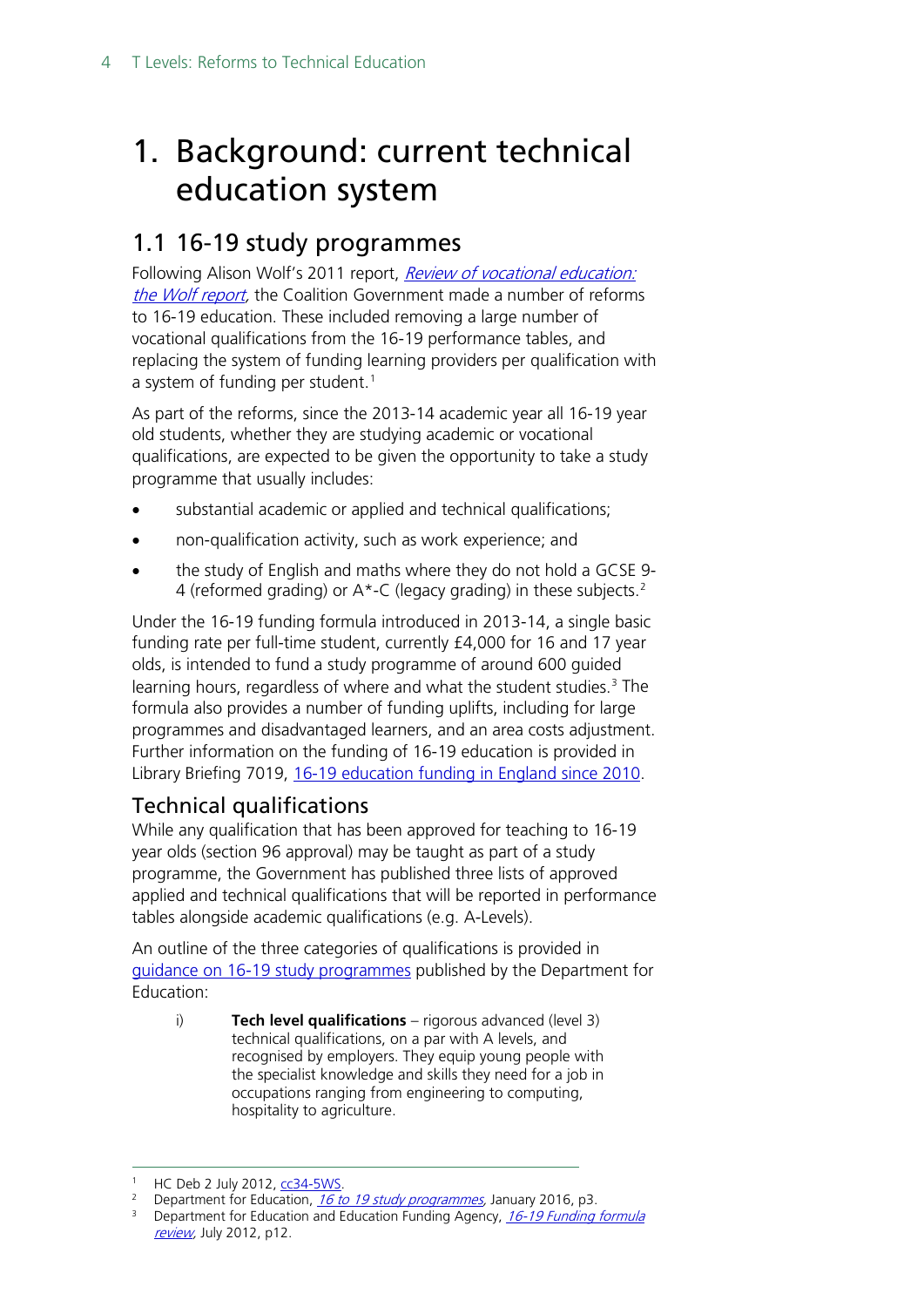The Technical Baccalaureate is a performance table measure that includes a tech level, a level 3 maths qualification and an extended project qualification (designed to extend students' writing, communication, research and self-motivation skills).

- ii) **Applied general qualifications** rigorous advanced (level 3) qualifications that equip students with transferable knowledge and skills. They are for post-16 students wanting to continue their education through applied learning and fulfil entry requirements for a range of HE courses – either by meeting entry requirements in their own right or being accepted alongside and adding value to other qualifications at the same level.
- iii) **Technical certificates** level 2 qualifications that provide students with a route into a skilled trade or occupation where employers recognise entry at this level (for example, construction trades, social care and hairdressing). Technical certificates also provide access to tech levels or an apprenticeship.<sup>[4](#page-4-1)</sup>

In order to be included in the performance tables, tech levels and technical certificates have to be recognised by a trade or professional body, or by at least five employers. Alternatively, they may be accepted by a national licensed professional registration scheme.<sup>5</sup> A university must have pledged support for an applied general qualification for it to be included in the performance tables.<sup>[6](#page-4-3)</sup>

For students who are not yet ready for a level 2 qualification, providers should offer "a tailored study programme that supports them to progress either to further education or employment, or to prepare for adult life."[7](#page-4-4)

# <span id="page-4-0"></span>1.2 Apprenticeships

Apprenticeships are full-time paid jobs which incorporate on and off the job training. They take between one and four years to compete and are available in 1,500 occupations across more than 170 industries. A successful apprentice may receive a nationally recognised qualification on the completion of their contract.<sup>[8](#page-4-5)</sup>

Apprenticeships are available to anyone over the age of 16 living in England, although there are different entry requirements depending on the sector and job. Over 900,000 funded apprentices participated on an apprenticeship in the 2016-2017 academic year, and there are, on average, 23,000 apprenticeship vacancies listed online every month.<sup>[9](#page-4-6)</sup>

<span id="page-4-1"></span><sup>4</sup> Department for Education, 16 to 19 study programmes: guidance (2018 to 2019) [academic year\),](https://assets.publishing.service.gov.uk/government/uploads/system/uploads/attachment_data/file/694413/16_to_19_study_programmes_guidance_updated-March_2018.pdf) March 2018, pp8-9.

<span id="page-4-2"></span><sup>&</sup>lt;sup>5</sup> Department for Education, 2018 16 to 19 performance tables: qualifications in the [tech level category](https://assets.publishing.service.gov.uk/government/uploads/system/uploads/attachment_data/file/543277/16-19_Tech_Levels_2018.pdf), August 2016, p3.

<span id="page-4-3"></span><sup>&</sup>lt;sup>6</sup> Department for Education, 2018 16 to 19 performance tables: qualifications in the [applied general category](https://assets.publishing.service.gov.uk/government/uploads/system/uploads/attachment_data/file/543278/16-19_Applied_General_Qualifications_2018.pdf), August 2016, p3.

<span id="page-4-4"></span><sup>&</sup>lt;sup>7</sup> Department for Education, 16 to 19 study programmes: guidance (2018 to 2019 [academic year\),](https://assets.publishing.service.gov.uk/government/uploads/system/uploads/attachment_data/file/694413/16_to_19_study_programmes_guidance_updated-March_2018.pdf) March 2018, p9.

<span id="page-4-6"></span><span id="page-4-5"></span><sup>8</sup> Gov.uk, [Key facts about apprenticeships,](https://www.gov.uk/government/publications/key-facts-about-apprenticeships/key-facts-about-apprenticeships) 21 Feb 2017.

As above.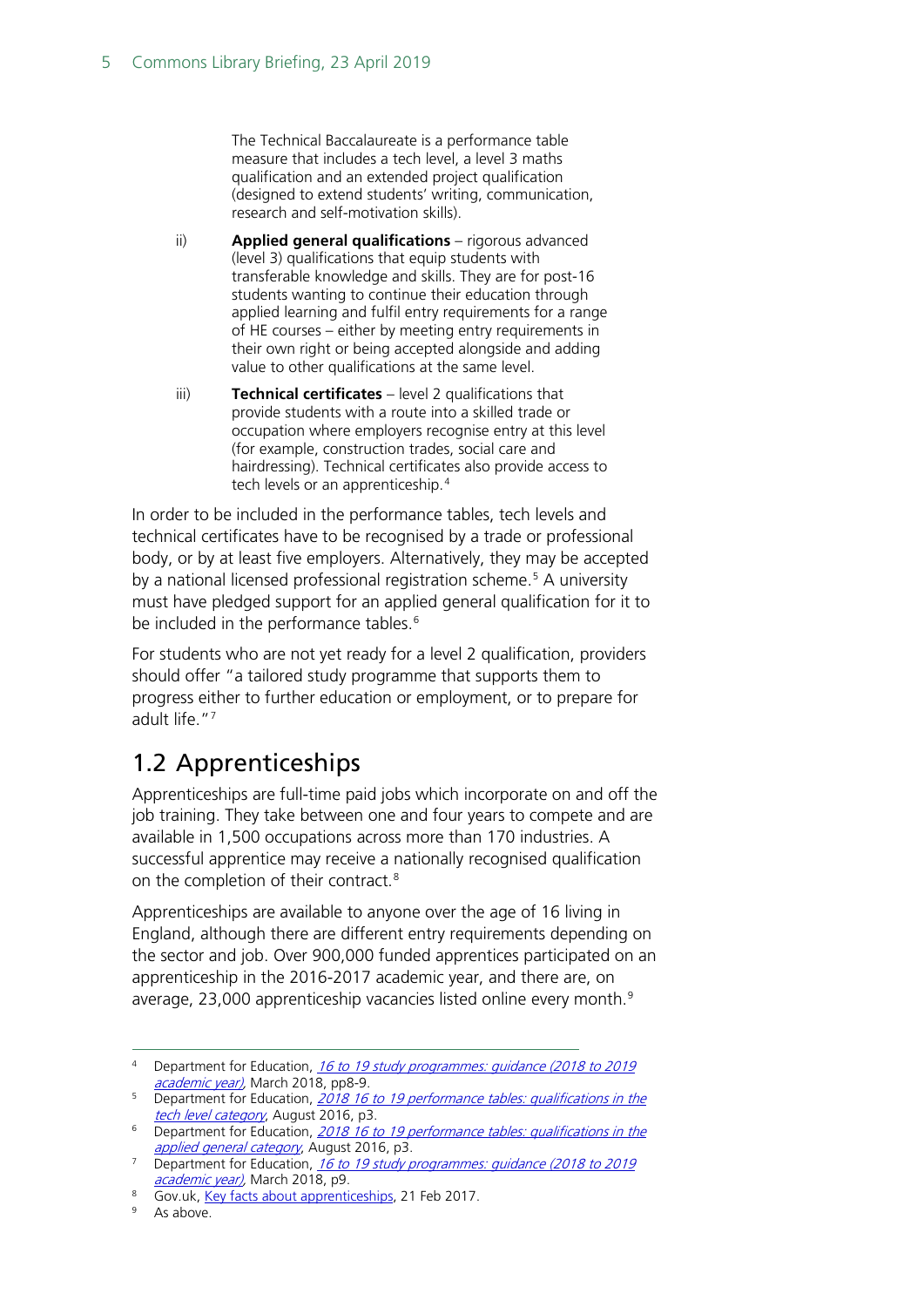There are two different types of apprenticeship schemes, frameworks and standards. Apprenticeship frameworks are being progressively phased out and replaced by the newer apprenticeship standards.

#### Apprenticeship qualification levels

Apprenticeships can be studied at different qualification levels:<sup>[10](#page-5-0)</sup>

| Level<br><b>Name</b>                              |                        | <b>Equivalent educational level</b>                                                                                 |
|---------------------------------------------------|------------------------|---------------------------------------------------------------------------------------------------------------------|
| Intermediate<br>Advanced<br>3<br>Higher<br>Degree | 4,5,6 and 7<br>6 and 7 | 5 GCSE passes at grades A* to C<br>2 A level passes<br>Foundation degree and above<br>Bachelor's or master's degree |

Traineeships also provide education, training and work experience to young people to help them get an apprenticeship or other job. Further detail is available in the Library [Briefing Paper, Traineeships.](http://researchbriefings.parliament.uk/ResearchBriefing/Summary/CBP-7305)

#### The Institute for Apprenticeships

The [Institute for Apprenticeships](https://www.gov.uk/government/organisations/institute-for-apprenticeships) was established in May 2016 by the **[Enterprise Act 2016](http://www.legislation.gov.uk/ukpga/2016/12/contents/enacted)**. The executive non-departmental public body, sponsored by the Department for Education, went live in April 2017. The aim of the institute is to ensure high-quality apprenticeship standards and to advise the government on funding for each standard.

<span id="page-5-0"></span><sup>&</sup>lt;sup>10</sup> Gov.uk, **Become an apprentice**.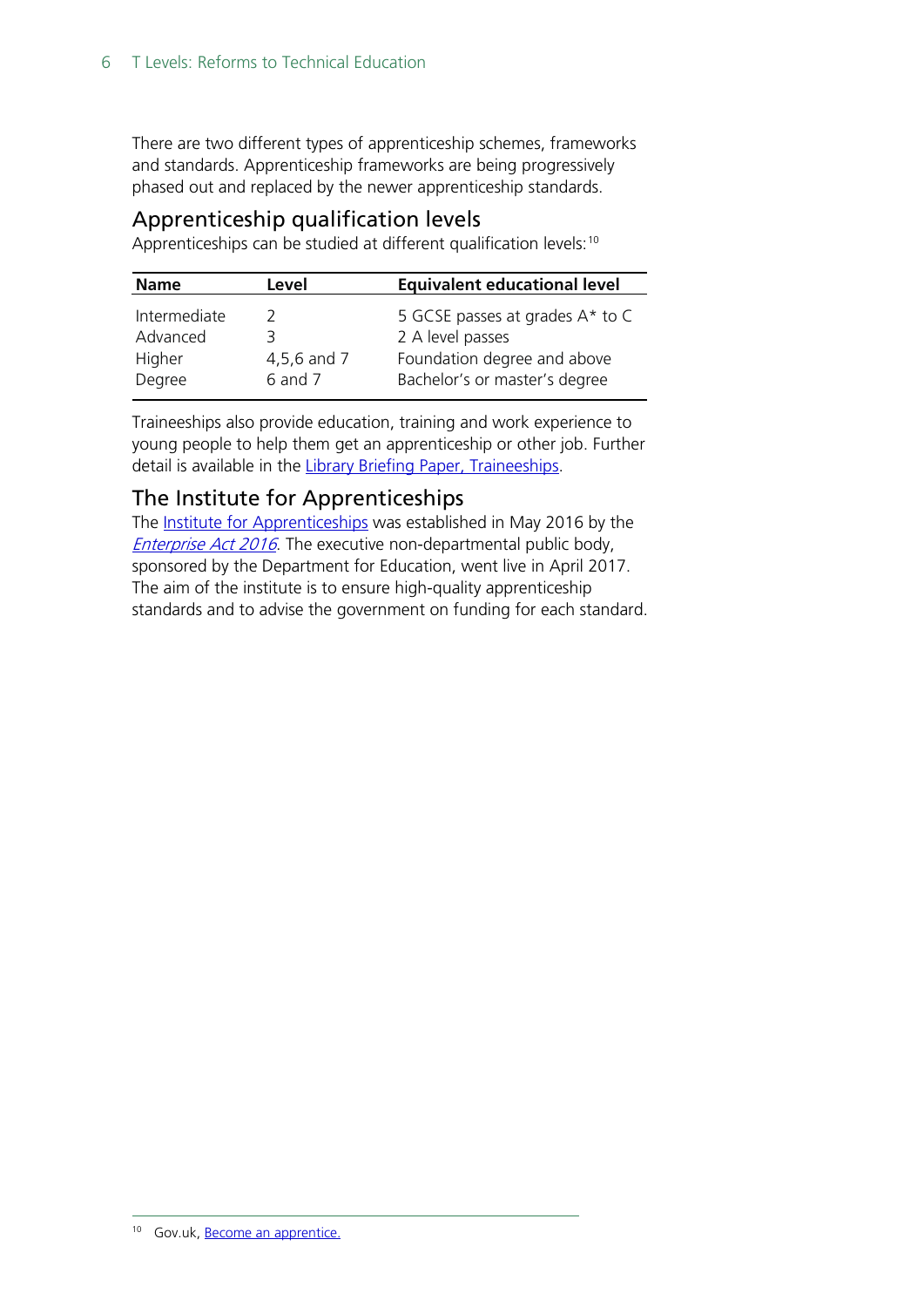# <span id="page-6-0"></span>2. T Levels

# <span id="page-6-1"></span>2.1 Background

The Government is undertaking major reforms to the technical education system in England, including the introduction of new technical study programmes at level 3 – T Levels – from September 2020 onwards.

The proposed reforms were first set out in the **Post-16 Skills Plan** and were based on recommendations made in the [report of an independent](https://www.gov.uk/government/uploads/system/uploads/attachment_data/file/536046/Report_of_the_Independent_Panel_on_Technical_Education.pdf)  panel [on technical education,](https://www.gov.uk/government/uploads/system/uploads/attachment_data/file/536046/Report_of_the_Independent_Panel_on_Technical_Education.pdf) led by Lord Sainsbury, which had been established by the Government to "advise on measures which could improve technical education in England."<sup>[11](#page-6-3)</sup> A [consultation](https://consult.education.gov.uk/technical-education/implementation-of-t-level-programmes/supporting_documents/T%20level%20consultation.pdf) on the implementation of T Level programmes (hereafter referred to as the T Level consultation) followed in November 2017, with the Government [response](https://assets.publishing.service.gov.uk/government/uploads/system/uploads/attachment_data/file/711472/Implementation_of_T_Level_programmes-Government_consultation_response.pdf) published in May 2018. The legislative framework for the reforms was provided by the Technical and Further Education Act 2017.

This briefing provides an overview of the proposals and their implementation. Further information is available in the Department for Education's [T Level Action Plan 2018,](https://assets.publishing.service.gov.uk/government/uploads/system/uploads/attachment_data/file/762137/T_Level_action_plan_2018.pdf) published in December 2018.

# <span id="page-6-2"></span>2.2 Rationale

In setting out the need for reform, the independent panel's report stated that the UK's economy was being held back by a "long-term productivity problem" and that years of undertraining had led to "a chronic shortage of people with technician-level skills." Investment in the development of technical skills was, the report argued, essential to enhancing productivity.

In addition to this economic rationale, the report outlined a social need for change: that individuals should have access to a national system of technical qualifications that is easy to understand, has credibility with employers and remains stable over time. The current system, it argued, failed on all three counts, comprising "a confusing and ever-changing multitude of qualifications", many of which "hold little value in the eyes of individuals and are not understood or sought by employers." The report added that learners, teachers and the public have "long regarded technical education qualifications as inferior to academic qualifications", and higher level technical qualifications "have too often become divorced from the actual occupations they should be preparing individuals for."<sup>[12](#page-6-4)</sup>

The report's recommendations were, it said, aimed at "systematically reform[ing] technical education for the long term" and "ensuring

<span id="page-6-3"></span><sup>&</sup>lt;sup>11</sup> Report of [the Independent Panel on Technical Education,](https://www.gov.uk/government/uploads/system/uploads/attachment_data/file/536046/Report_of_the_Independent_Panel_on_Technical_Education.pdf) July 2016, p11; Department for Business, Innovation and Skills and Department for Education, [Post-](https://www.gov.uk/government/uploads/system/uploads/attachment_data/file/536043/Post-16_Skills_Plan.pdf)16 Skills Plan, July 2016.<br><sup>12</sup> [Report of the Independent Panel on Technical Education,](https://www.gov.uk/government/uploads/system/uploads/attachment_data/file/536046/Report_of_the_Independent_Panel_on_Technical_Education.pdf) July 2016, pp22-3.

<span id="page-6-4"></span>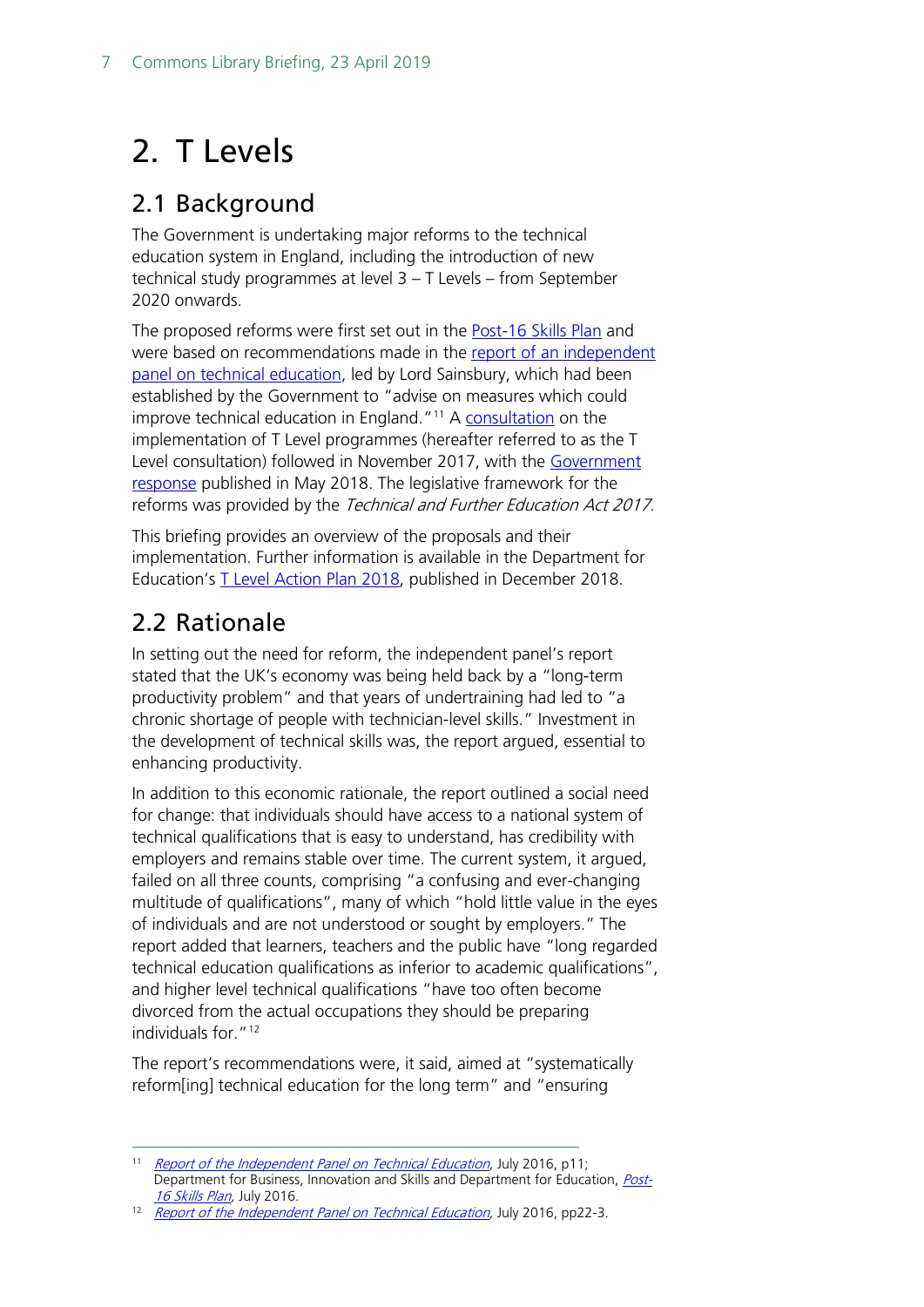individuals can develop the technical knowledge and skills that industry needs through education and training."[13](#page-7-3)

A [document outlining the rationale for the proposed changes](https://www.gov.uk/government/uploads/system/uploads/attachment_data/file/536048/Technical_Education_Reform_-_Case_For_Change.pdf) and echoing much of the argument set out by the independent panel was also published by the Government alongside the Post-16 Skills Plan. More recently, the Education Secretary made similar arguments when outlining the reforms in a [speech](https://www.gov.uk/government/speeches/damian-hinds-technical-education-speech) in December 2018.<sup>[14](#page-7-4)</sup>

# <span id="page-7-0"></span>2.3 A new technical option

Under the proposed reforms, every young person will be presented with two choices of education route at age 16: an academic route and a technical route; it will be possible to switch between the routes via "appropriate bridging courses."[15](#page-7-5) The Skills Plan argued that the academic option is "already well regarded" and so focused on the technical option, which, it said, "must also be world-class."[16](#page-7-6)

#### <span id="page-7-1"></span>The 15 routes

The proposed technical option will consist of 15 routes based around occupations with shared training requirements. [Occupational maps](https://www.instituteforapprenticeships.org/about/occupational-maps/) developed by the Institute for Apprenticeships detail the occupations linked to each of the 15 routes, with closely-related occupations grouped together into pathways.

Technical education will continue to be delivered by a combination of college-based education and apprenticeships, with four of the 15 routes delivered primarily through apprenticeships.

# <span id="page-7-2"></span>2.4 T Levels

New two-year level 3 college-based programmes - T Levels – will be created at the start of each of the 11 non-apprenticeship only routes. T Levels will, however, sit at the pathway level and so there will be more than one T Level at the start of

| The 15 technical routes and their associated pathways |                                                                                                                |                                                                                          |  |  |  |
|-------------------------------------------------------|----------------------------------------------------------------------------------------------------------------|------------------------------------------------------------------------------------------|--|--|--|
| Route                                                 | Pathways                                                                                                       | Date of first T Level<br>delivery                                                        |  |  |  |
| Agriculture, Environmental and Animal Care            | Animal Care and Management<br>Agriculture, Land Management and Production                                      | 2022 onwards<br>2022 onwards                                                             |  |  |  |
| <b>Business and Administration</b>                    | Management and Administration<br>Human Resources                                                               | 2022 onwards<br>2022 onwards                                                             |  |  |  |
| Care Services                                         | Care Services                                                                                                  | Apprenticeship only                                                                      |  |  |  |
| Catering and Hospitality                              | Catering<br>Hospitality                                                                                        | 2022 onwards<br>Apprenticeship only                                                      |  |  |  |
| Construction                                          | Design, Planning and Surveying<br><b>Onsite Construction</b><br><b>Building Services Engineering</b>           | 2020<br>2021<br>2021                                                                     |  |  |  |
| Creative and Design                                   | Craft and Design<br>Media, Broadcast and Production<br>Cultural Heritage and Visitor Attractions               | 2022 onwards<br>2022 onwards<br>2022 onwards                                             |  |  |  |
| Digital                                               | Digital Production, Design and Development<br>Digital Support and Services<br><b>Digital Business Services</b> | 2020<br>2021<br>2021                                                                     |  |  |  |
| <b>Education and Childcare</b>                        | Education                                                                                                      | 2020                                                                                     |  |  |  |
| <b>Engineering and Manufacturing</b>                  | Maintenance, Installation and Repair<br>Design, Development and Control<br>Manufacturing and Process           | 2022 onwards<br>2022 onwards<br>2022 onwards                                             |  |  |  |
| Hair and Beauty                                       | Hair, Beauty and Aesthetics                                                                                    | 2022 onwards                                                                             |  |  |  |
| Heath and Science                                     | Health<br>Healthcare Science<br>Science<br>Community Exercise, Physical Activity, Sport and Health             | 2021<br>2021<br>2021<br>Apprenticeship only                                              |  |  |  |
| Legal, Financial and Accounting                       | Legal<br>Financial<br>Accounting                                                                               | 2022 onwards<br>2022 onwards<br>2022 onwards                                             |  |  |  |
| <b>Protective Services</b>                            | <b>Protective Services</b>                                                                                     | Apprenticeship only                                                                      |  |  |  |
| Sales, Marketing and Procurement                      | <b>Customer Service</b><br>Marketing<br>Procurement<br>Retail                                                  | Apprenticeship only<br>Apprenticeship only<br>Apprenticeship only<br>Apprenticeship only |  |  |  |
| <b>Transport and Logistics</b>                        | Transport<br>Logistics                                                                                         | Apprenticeship only<br>Apprenticeship only                                               |  |  |  |

some routes, with 25 in total. They will sit alongside apprenticeships as one half of the technical education offer for 16-19 year olds and will be

```
<sup>16</sup> As above, p7.
```
<span id="page-7-3"></span><sup>&</sup>lt;sup>13</sup> [Report of the Independent Panel on Technical Education,](https://www.gov.uk/government/uploads/system/uploads/attachment_data/file/536046/Report_of_the_Independent_Panel_on_Technical_Education.pdf) July 2016, p8.

<span id="page-7-4"></span><sup>&</sup>lt;sup>14</sup> Department for Business, Innovation & Skills and Department for Education, [Technical education reform: the case for change,](https://assets.publishing.service.gov.uk/government/uploads/system/uploads/attachment_data/file/536048/Technical_Education_Reform_-_Case_For_Change.pdf) July 2016; [Damian Hinds Technical](https://www.gov.uk/government/speeches/damian-hinds-technical-education-speech)  [Education Speech,](https://www.gov.uk/government/speeches/damian-hinds-technical-education-speech) Department for Education, 6 December 2018.

<span id="page-7-5"></span><sup>&</sup>lt;sup>15</sup> Department for Business, Innovation and Skills and Department for Education, *[Post-](https://www.gov.uk/government/uploads/system/uploads/attachment_data/file/536043/Post-16_Skills_Plan.pdf)*[16 Skills Plan,](https://www.gov.uk/government/uploads/system/uploads/attachment_data/file/536043/Post-16_Skills_Plan.pdf) July 2016, p20.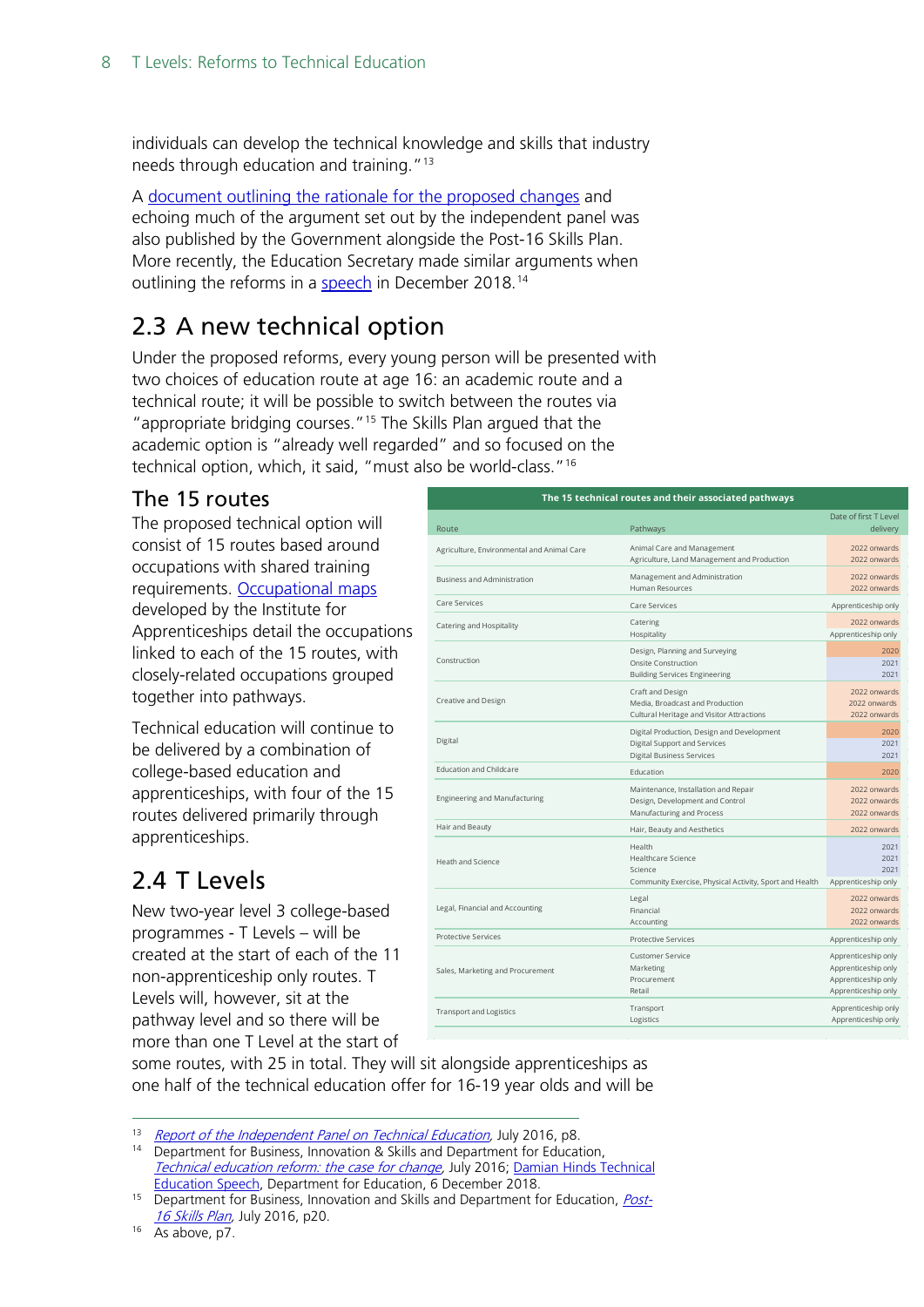based on the same set of employer designed standards (developed by apprenticeship trailblazer groups). There will, however, be differences in the content between T Levels and apprenticeships; while apprentices will train for a single occupation, T Level students will undertake a broader programme, gaining skills and knowledge relevant to a range of occupations in a route.

T Level programmes will be equivalent to a 3 A Level programme and will, on average, consist of 1800 hours studied full-time over two years. They will all follow the same broad framework and will consist of five components:

- A technical qualification
- An industry placement with an employer
- Maths, English and digital requirements
- Any other occupation-specific requirements/qualifications (e.g. a license to practise).
- Any further employability, enrichment and pastoral provision.

#### **Box 1: T Level Panels**

T Level panels appointed by the Institute for Apprenticeships will develop the content common across each technical route, as well as the specialist content required for each occupation on the occupational map. In November 2017, the Government announced the membership of the panels for 16 T Levels across six routes. The membership of panels for the remaining nine T Levels was announced in September 2018.<sup>[17](#page-8-1)</sup>

Finalised content for the first three T Level pathways, for delivery from September 2020, is available on the website of the Institute for Apprenticeships at: [Outline content for first new T Levels.](https://www.instituteforapprenticeships.org/about/outline-content-for-first-new-t-levels/)

### <span id="page-8-0"></span>The technical qualification

The technical qualification component of T Levels will include core content following by specialisation. The core content will "develop the underpinning knowledge, skills and behaviours relevant to the T level", including selected numeracy, literacy and digital skills. The specialism will focus on occupationally specific knowledge, skills and behaviours.<sup>[18](#page-8-2)</sup>

The underpinning knowledge of the core component will be assessed through external examination, with core employability skills assessed through employer-set projects. For occupational specialisms, students will demonstrate that they have competence through practical assignments.

Rather than having an overall grade for a technical qualification, students will receive separate grades for the core component (graded A\*-E) and for the specialism (graded Pass, Merit or Distinction), with each recognised separately on the T Level certificate. In order to achieve

<span id="page-8-1"></span><sup>&</sup>lt;sup>17</sup> [T level panels membership,](https://www.gov.uk/government/publications/t-level-panels-membership) Department for Education, 18 September 2018; Leading [industry experts to design new T Levels,](https://www.gov.uk/government/news/leading-industry-experts-to-design-new-t-levels) Department for Education, 10 September 2018.

<span id="page-8-2"></span><sup>&</sup>lt;sup>18</sup> Department for Education, *Implementation of T level programmes: Government* [consultation](https://consult.education.gov.uk/technical-education/implementation-of-t-level-programmes/supporting_documents/T%20level%20consultation.pdf), November 2017, pp12-15.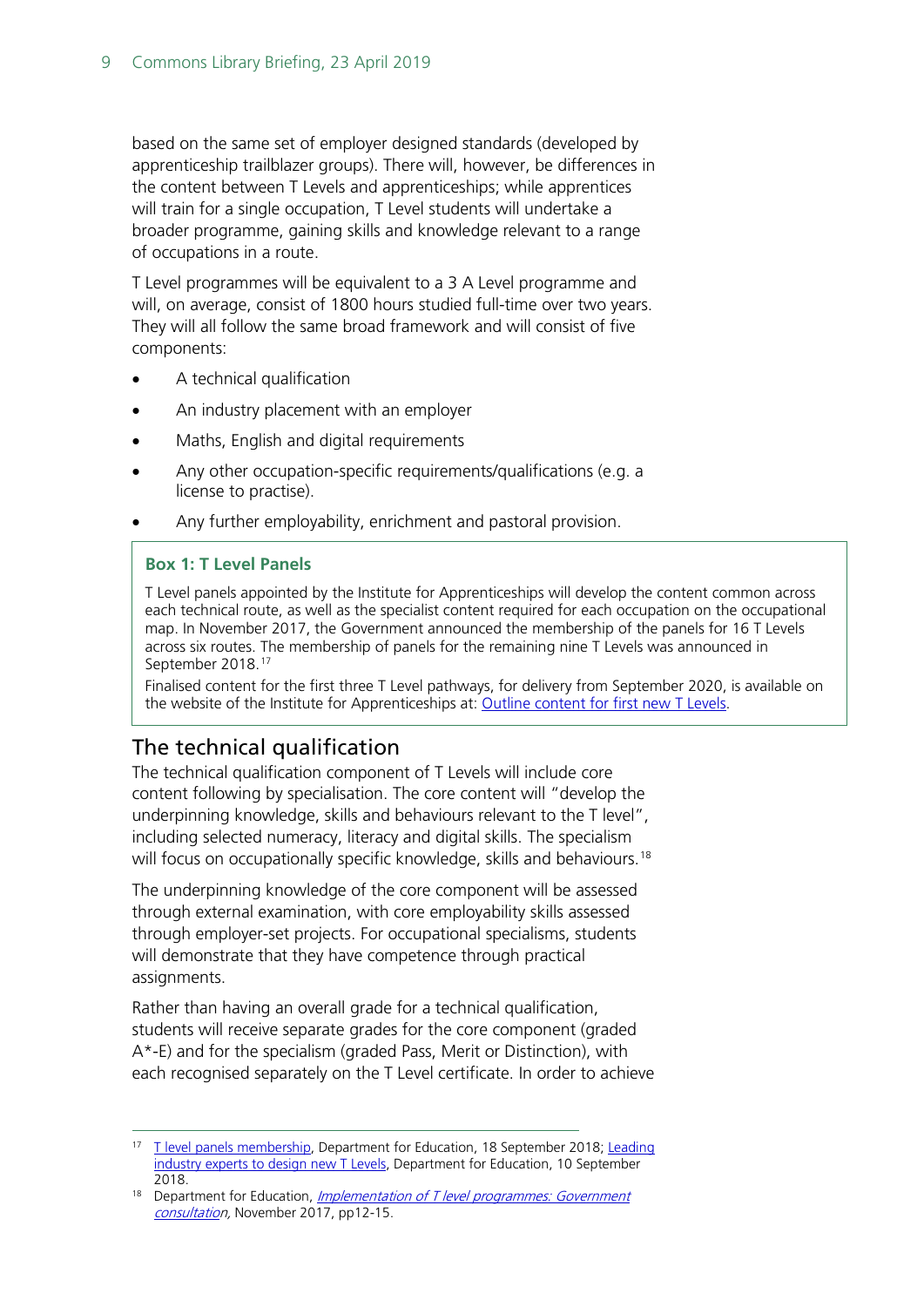a T Level, students will have to attain an E or above in the core content component and a pass or above in each relevant specialism.

It is expected that the time for the technical qualification component of T Level programmes will range between 900 and 1400 hours.<sup>[19](#page-9-0)</sup>

The Skills Plan argued that competition between awarding organisations had led to "a race to the bottom" where awarding organisations compete to offer easier and lower value qualifications. Under the reforms, there will only be one approved technical qualification for each T Level. Exclusive licenses will be granted for the development of the qualifications following a bidding process.[20](#page-9-1)

The contracts to design, develop and award the first three T Levels were awarded to NCFE (Education and Childcare) and Pearson (Design, Surveying and Planning, and Digital Production, Design and Development) in February 2019.<sup>[21](#page-9-2)</sup> The tender for the exclusive licenses to develop and award the 7 T Levels in the second wave, to be taught from September 2021, was launched in March 2019.<sup>[22](#page-9-3)</sup>

Ofqual will be responsible for regulating the technical qualification that will sit within T Levels collaboratively with the Institute for Apprenticeships.<sup>[23](#page-9-4)</sup> In July 2018, Ofqual launched a [consultation](https://www.gov.uk/government/news/consultation-on-approach-to-regulating-technical-qualifications?utm_source=7cc9a040-a312-4cae-a443-ae3a4a511510&utm_medium=email&utm_campaign=govuk-notifications&utm_content=immediate) on the regulation of the technical qualification, the [outcome of which](https://www.gov.uk/government/news/implementing-our-approach-to-regulating-technical-qualifications) was published in September 2018. [24](#page-9-5) Also in September 2018, Ofqual published a further technical consultation to give interested parties the chance to feed back on the detail of its proposed rules. The [response to](https://www.gov.uk/government/consultations/implementation-of-technical-qualifications)  [the technical consultation](https://www.gov.uk/government/consultations/implementation-of-technical-qualifications) was published on 12 December 2018.<sup>[25](#page-9-6)</sup>

#### **Box 2: T Levels and existing Level 3 qualifications**

T Levels will not be available in all areas where Level 3 qualifications currently exist. The Government has stated that it will carry out a review of post-16 qualifications at level 3 and below, excluding A levels and GCSEs, with the aim of simplifying the current qualification landscape so that all qualifications receiving public funding have a distinct purpose, are good quality, and support progression to good outcomes.

The Government intends to consult in two stages. The first stage (focusing on the principles, scope and broad process the review will follow) was launched in March 2019 and closes on 10 June 2019.<sup>[26](#page-9-7)</sup> The second stage, which will set out the proposed criteria that will be used to determine whether a qualification continues to receive public funding, will follow later in 2019.[27](#page-9-8)

#### **Box 3: Applied general qualifications**

- <span id="page-9-0"></span><sup>19</sup> Department for Education, *Implementation of T level programmes: Government* [consultation](https://consult.education.gov.uk/technical-education/implementation-of-t-level-programmes/supporting_documents/T%20level%20consultation.pdf), November 2017, pp16-7.
- <span id="page-9-1"></span><sup>20</sup> Department for Business, Innovation and Skills and Department for Education, *[Post-](https://www.gov.uk/government/uploads/system/uploads/attachment_data/file/536043/Post-16_Skills_Plan.pdf)*[16 Skills Plan,](https://www.gov.uk/government/uploads/system/uploads/attachment_data/file/536043/Post-16_Skills_Plan.pdf) July 2016, p24.
- <span id="page-9-2"></span><sup>21</sup> [Contracts awarded to deliver the first T Levels,](https://www.gov.uk/government/news/contracts-awarded-to-deliver-the-first-t-levels) Department for Education, 13 February 2019.

<span id="page-9-3"></span><sup>&</sup>lt;sup>22</sup> [Second T-levels tender for awarding bodies launched,](https://feweek.co.uk/2019/03/18/second-t-levels-tender-for-awarding-bodies-launched/) FE Week, 18 March 2019.

<span id="page-9-4"></span><sup>&</sup>lt;sup>23</sup> Department for Education, *T Level Action Plan 2018*, December 2018, pp7-8.

<span id="page-9-5"></span><sup>&</sup>lt;sup>24</sup> Ofqual, [Ofqual's approach to regulating Technical Qualifications,](https://www.gov.uk/government/consultations/ofquals-approach-to-regulating-technical-qualifications) 3 September 2018.<br><sup>25</sup> Ofgual, Implementation of Technical Qualifications, 12 December 2018.

<span id="page-9-6"></span>

<span id="page-9-7"></span><sup>&</sup>lt;sup>26</sup> [Plans launched to boost quality of post -16 qualifications,](https://www.gov.uk/government/news/plans-launched-to-boost-quality-of-post-16-qualifications--2) Department for Education, 19 March 2019.

<span id="page-9-8"></span><sup>&</sup>lt;sup>27</sup> Department for Education, *T Level Action Plan 2018*, December 2018, p40.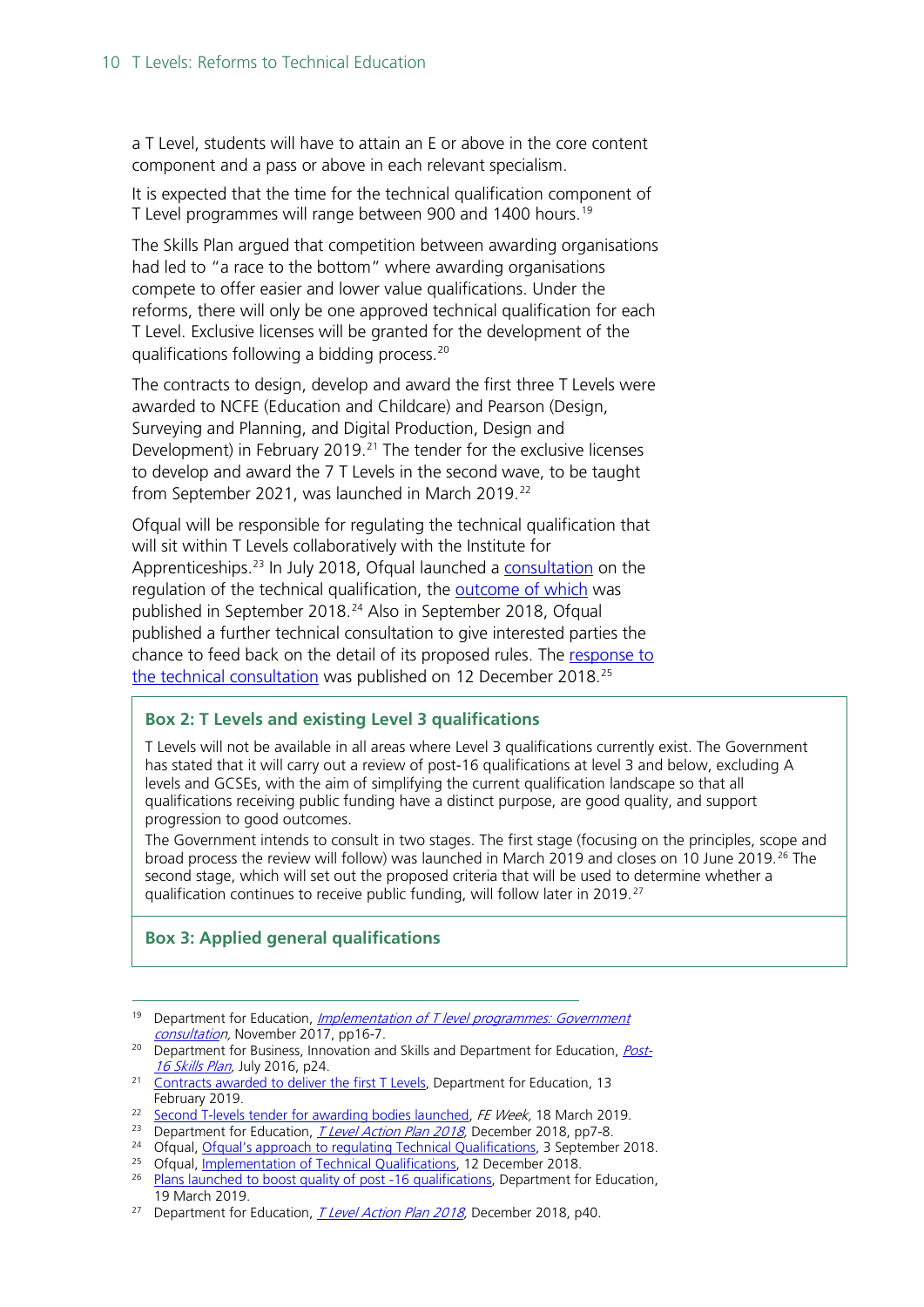The Skills Plan stated that applied general qualifications were not intended to be part of the technical option. It added that the Government intended "to review the contribution of [applied general] qualifications to preparing students for success in higher education; what part they can play in the reformed system; and the impact any reform would have on the government's ambitions on widening participation."[28](#page-10-1) The consultation reviewing post-16 qualifications at level 3 and below, launched in March 2019 (see box above), includes consideration of the role of Applied General Qualifications.<sup>[29](#page-10-2)</sup>

## <span id="page-10-0"></span>T Level certificates and grading

To pass the T Level and be awarded a certificate, a student will need to pass all components of the programme. Students who do not meet the requirements for certification, or leave a programme part-way through, will receive a transcript recognising the parts of the programme that have been achieved.

The original T Level consultation stated that the Government did not believe it was appropriate to include an overall grade on the T Level certificate. Instead, it proposed that grades for all the separate components should be listed separately. To pass the T Level and be awarded a certificate, the student would need to pass all components of the programme. Students who do not meet the requirements for certification, or leave a programme part-way through, would receive a transcript recognising the parts of the programme that had been achieved.

Annex A of the consultation (pages 46-47) included an example of what a T Level certificate and a T level transcript could look like.

The consultation response stated, however, that an overall grade of Pass, Merit or Distinction will be awarded for an entire T Level, so that it is clear to an employer that a student has completed all components of the system. The different components of the Technical Qualification will also be graded separately as outlined above.

The Government has stated that UCAS points will be awarded for T Levels, with each programme carrying the same UCAS points as three A Levels. The Government is discussing with UCAS exactly how points will be awarded for each of the T Level grades (pass, merit and distinction).<sup>[30](#page-10-3)</sup>

#### Maths, English and digital

The Government will not set maths and English entry requirements to enrol on a T Level, but students will have to achieve a minimum level of attainment in order to achieve one. This will be set at level 2 and students may meet the requirement through achievement of a GCSE standard pass in English and maths or a level 2 Functional Skills qualification.

<span id="page-10-1"></span><sup>&</sup>lt;sup>28</sup> Department for Business, Innovation and Skills and Department for Education, *[Post-](https://www.gov.uk/government/uploads/system/uploads/attachment_data/file/536043/Post-16_Skills_Plan.pdf)*[16 Skills Plan,](https://www.gov.uk/government/uploads/system/uploads/attachment_data/file/536043/Post-16_Skills_Plan.pdf) July 2016, p20.

<span id="page-10-2"></span><sup>&</sup>lt;sup>29</sup> Department for Education, *Implementation of T level programmes: Government* [consultation](https://consult.education.gov.uk/technical-education/implementation-of-t-level-programmes/supporting_documents/T%20level%20consultation.pdf), November 2017, p32.

<span id="page-10-3"></span><sup>&</sup>lt;sup>30</sup> [Damian Hinds Technical Education Speech,](https://www.gov.uk/government/speeches/damian-hinds-technical-education-speech) Department for Education, 6 December 2018; [Education Secretary outlines plans to get more people into skilled jobs,](https://www.gov.uk/government/news/education-secretary-outlines-plans-to-get-more-people-into-skilled-jobs) Department for Education, 6 December 2018.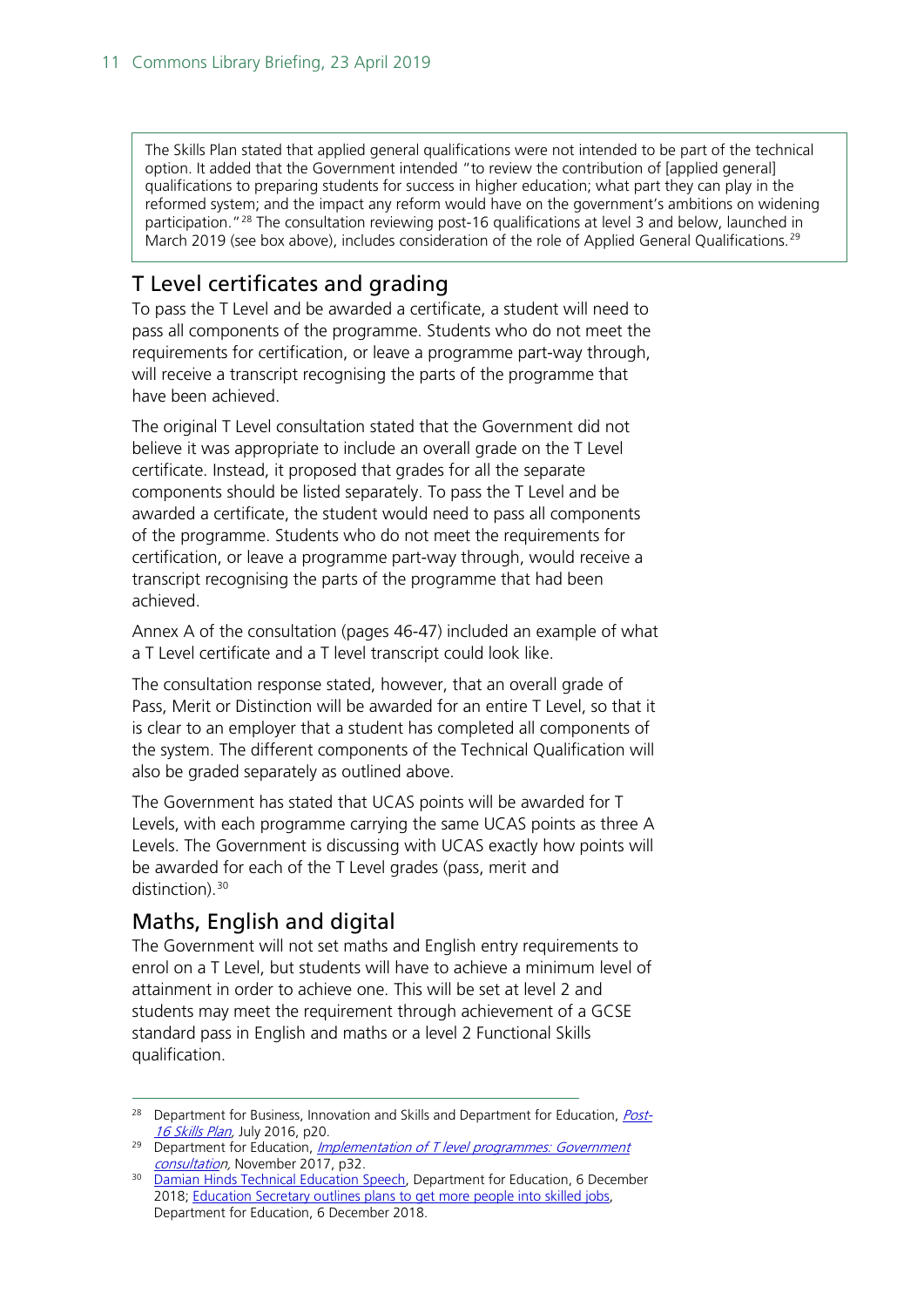The consultation additionally outlined the Government's expectation that occupation-specific digital skills relevant to an industry will be "an integral part of each T Level programme."[31](#page-11-0)

#### Industry placements

A substantial industry placement, lasting between 45 and 60 days, will be a part of each T Level. The Government states that the longer duration will ensure that "students are given enough time to master the essentials, and that the employer has the opportunity to develop and shape young people's skills."<sup>[32](#page-11-1)</sup>

Students on placements will not be entitled to a salary and there is no expectation that they will be paid. However, employers will be able to pay students should they wish to do so.

The Government has provided additional support to providers and employers to assist with the delivery of industry placements. This includes:

- funding to help providers build their capacity and capability to deliver work placements (see box below);
- advice and support for employers through the National Apprenticeship Service; and
- additional bursary funding in 2018-19 to help students travel to industry placements.

A pilot scheme was run throughout the 2017-18 academic year to trial the delivery of effective industry placements.<sup>[33](#page-11-2)</sup> The Department for Education published an [evaluation](https://assets.publishing.service.gov.uk/government/uploads/system/uploads/attachment_data/file/762138/Evaluation_of_the_Industry_Placements_Pilot_-_Research_report_Dec2018.pdf) of the pilot scheme in December 2018.[34](#page-11-3)

More detailed information on how industry placements work is provided in [guidance](https://www.gov.uk/guidance/industry-placements) published by the Department for Education in March 2019.<sup>[35](#page-11-4)</sup>

#### **Box 4: Capacity and Delivery Fund**

The Government has announced that £74 million of funding will be available for the period from April 2018 to August 2019 to support providers in starting to build their capacity and capability to provide substantive work placements, and to deliver placements in the 2018-19 academic year.<sup>[36](#page-11-5)</sup> The consultation adds that this funding will "increase every year up to and beyond the introduction of T levels."<sup>[37](#page-11-6)</sup>

In line with the consultation proposals, guidance published by the Education and Skills Funding Agency in September 2017 sets out that work placements delivered using the announced funding – the

- <span id="page-11-0"></span><sup>31</sup> Department for Education, *Implementation of T level programmes: Government* [consultation](https://consult.education.gov.uk/technical-education/implementation-of-t-level-programmes/supporting_documents/T%20level%20consultation.pdf), November 2017, p24.
- <sup>32</sup> Department for Education, *T Level Action Plan 2018*, December 2018, p30.
- <span id="page-11-2"></span><span id="page-11-1"></span><sup>33</sup> [Industry Placement Pilot 2017-18,](https://www.gov.uk/guidance/work-placement-capacity-and-delivery-fund-principles-for-high-quality-work-placements#industry-placement-pilot-2017-to-2018) Education and Skills Funding Agency, 26 September 2018.
- <span id="page-11-3"></span><sup>34</sup> Department for Education, *Evaluation of the Industry Placement Pilot: Research*
- <span id="page-11-4"></span>[report,](https://assets.publishing.service.gov.uk/government/uploads/system/uploads/attachment_data/file/762138/Evaluation_of_the_Industry_Placements_Pilot_-_Research_report_Dec2018.pdf) December 2018.<br>
<sup>35</sup> Department for Education, *Industry placements*, 25 March 2019.
- <span id="page-11-5"></span><sup>36</sup> Department for Education[,](https://www.gov.uk/guidance/industry-placements) *[Implementation of T level programmes: Government](https://consult.education.gov.uk/technical-education/implementation-of-t-level-programmes/supporting_documents/T%20level%20consultation.pdf)* [consultation](https://consult.education.gov.uk/technical-education/implementation-of-t-level-programmes/supporting_documents/T%20level%20consultation.pdf), November 2017, p14; [Justine Greening: Speech at the Business and](https://www.gov.uk/government/speeches/justine-greening-speech-at-the-business-and-education-summit) [Education Summit,](https://www.gov.uk/government/speeches/justine-greening-speech-at-the-business-and-education-summit) Department for Education, 6 July 2017.
- <span id="page-11-6"></span><sup>37</sup> Department for Education, [Implementation of T level programmes: Government](https://consult.education.gov.uk/technical-education/implementation-of-t-level-programmes/supporting_documents/T%20level%20consultation.pdf) [consultation,](https://consult.education.gov.uk/technical-education/implementation-of-t-level-programmes/supporting_documents/T%20level%20consultation.pdf) November 2017, p19.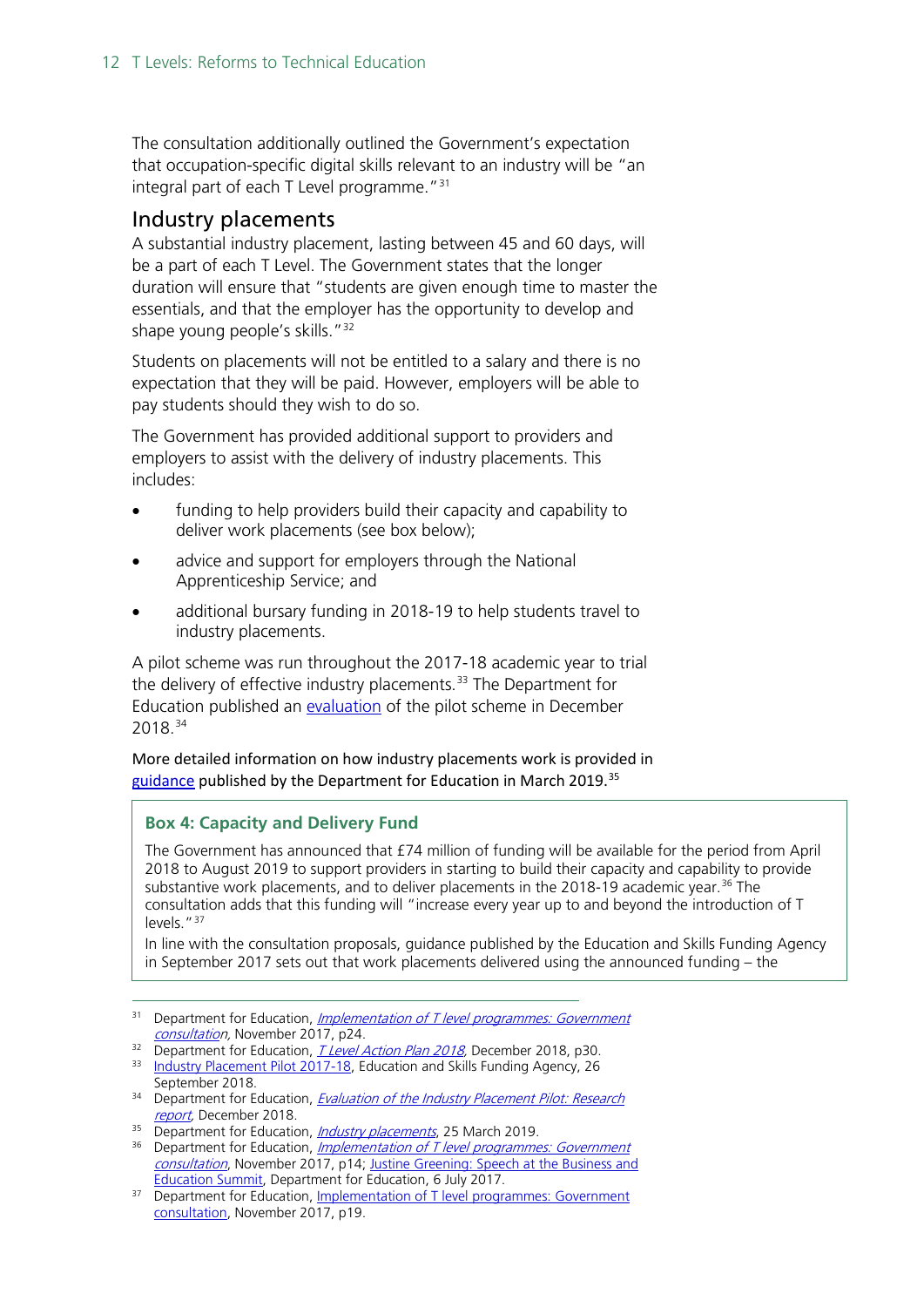Capacity and Delivery Fund – are required to adhere to a set of eight principles, including that they must last between 45 and 60 days. The guidance states that the principles were developed in consultation with employers and providers and build on principles being tested in work placement pilots launched in September 2017. It adds that the principles will continue to be refined and may change before T Levels are rolled out. [38](#page-12-1)

# <span id="page-12-0"></span>2.5 Funding for T Levels

As set out above, T Levels will consist of 900 hours a year on average, 50% more than the current average 16-19 study programme. The Government has announced that additional funding will be provided to take account of this, as well as to organise the industry placements. The Government has stated that this will equate to an additional £500 million a year once T Levels are fully rolled out.<sup>[39](#page-12-2)</sup>

In its response to the T Level consultation, the Government confirmed that it intended to adapt the existing arrangements for funding 16-19 education to distribute funding for T Levels, rather than design a new system. A [consultation](https://www.gov.uk/government/consultations/funding-for-the-delivery-of-t-levels) specifically on the revenue funding for T Levels was launched in November 2018 and will run until February 2019. The proposals include that:

- The additional planned hours for T Levels will be paid at the same rate per hour as current 16-19 study programmes.
- Funding to organise industry placements will be provided at a rate of £550 per placement over the 2 years of a T Level.
- Maths and English for students who have not yet achieved level 2 will be funded in addition to the hours required for the other parts of the course, rather than out of the T Levels standard programme hours.
- In contrast to other 16-19 study programmes, T Levels for 18 year olds will be funded at the same rate as for 16 and 17 year olds.
- Providers will be expected to have regard for the skills analysis published by the [Skills Advisory Panel](https://www.gov.uk/government/publications/skills-advisory-panels-saps-role-and-governance) in their area and to work together to ensure provision meets local needs.

The Government expects to respond to the consultation in Spring 2019 and to publish detailed funding arrangements in Summer 2019.<sup>[40](#page-12-3)</sup>

#### **Box 5: Review of funding of technical education in other countries**

In July 2017, the Department for Education published a review of funding and expenditure in post-16 education in Denmark, France, Germany, the Netherlands and Norway. The introduction to the report stated that, with the reforms to technical education progressing, it was "timely for the Government to consider what funding structures are needed to ensure technical education meets the needs of

<span id="page-12-1"></span><sup>&</sup>lt;sup>38</sup> Education and Skills Funding Agency, *Work placements – capacity and delivery fund* [from April 2018 to July 2019](https://www.gov.uk/guidance/work-placements-capacity-and-delivery-fund-from-april-2018-to-july-2019), November 2017.

<span id="page-12-2"></span><sup>&</sup>lt;sup>39</sup> HM Treasury, *Spring Budget 2017*, HC 1025, March 2017, p41; Department for Education, *T Level Action Plan 2018*, December 2018, p35.<br><sup>40</sup> Department for Education and Education and Skills Funding Agency, *Provider* 

<span id="page-12-3"></span>[funding for the delivery of T Levels: Government consultation](https://consult.education.gov.uk/fe-funding/t-level-funding-methodology/supporting_documents/T%20Levels%20funding%20consultation.pdf%5d), pp4-5.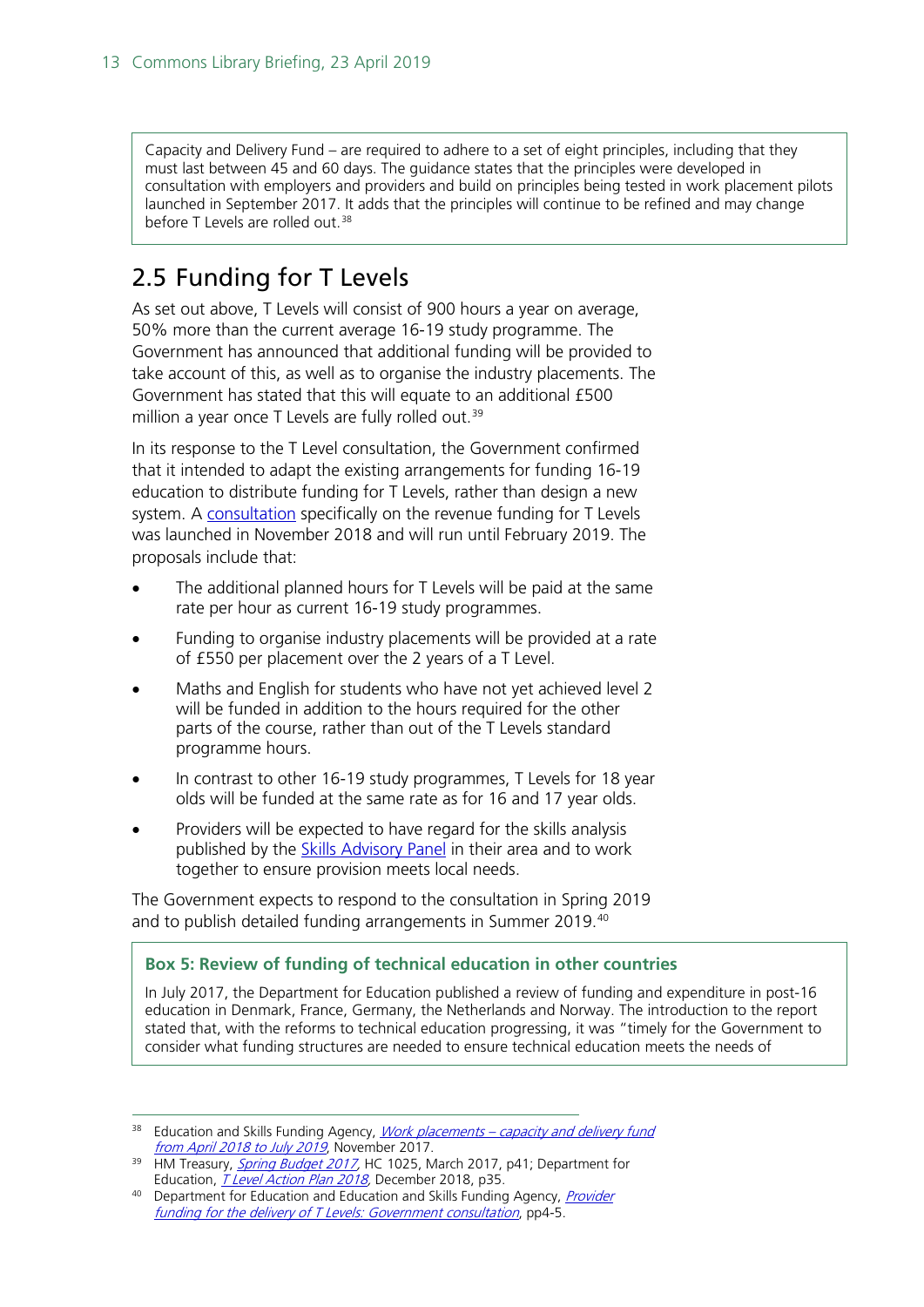employers and this includes learning from international experience."<sup>[41](#page-13-2)</sup> Among other things, the review found that:

- Around 90% of students who study upper-secondary<sup>[42](#page-13-3)</sup> vocational programmes in Germany, Denmark and Norward have a training agreement with an employer. In France and the Netherlands, about two-thirds follow vocational, school-based programmes.
- In Norway upper secondary vocational education at both colleges and workplaces is mainly supported by state funding. In Germany, Denmark, the Netherlands and France, the state finances training at vocational schools, whilst employers mainly finance on-the-job training.
- Countries are investing considerable resources in post-16 vocational education programmes and spend more per student following vocational tracks than for those following academic routes. Germany, for example, spends £3,038 more.

#### <span id="page-13-0"></span>Capital funding

In his speech to the Conservative Party conference on 2 October 2018 the Education Secretary, Damian Hinds, announced that £38 million of capital funding will be made available to those providers delivering T Levels from September 2020 to help ensure that they have the necessary equipment and facilities.<sup>[43](#page-13-4)</sup> The fund was launched in January 2019 and is being delivered in two parts. Providers are invited to bid for funding to refurbish existing buildings or to build new spaces; funding for specialist equipment will be allocated to all providers in spring 2020.[44](#page-13-5)

The Government has stated that it is considering the capital requirements for 2021 onwards in the context of the spending review.[45](#page-13-6)

#### <span id="page-13-1"></span>Funding for training T Level teachers

The Autumn Budget 2017 announced that the Government would invest up to £20 million to help teachers prepare for the introduction of T Levels.[46](#page-13-7) Following this, in November 2018 the Government announced that a new £8 million T Level Professional Development Programme would be created to "help [teachers] to develop their skills and knowledge so they are ready to deliver T Levels." The training is expected to be available from Spring 2019.<sup>[47](#page-13-8)</sup> Further information on the programme is available on the website of the Education and Training Foundation at: [T Levels.](https://www.et-foundation.co.uk/supporting/technical-education/t-levels/)

In March 2019 the Education and Training Foundation published information about the T Level professional development offer.

<span id="page-13-2"></span><sup>41</sup> Department for Education, *Funding and expenditure in pos-16 education: An* [international review](https://www.gov.uk/government/uploads/system/uploads/attachment_data/file/635148/Funding-and_expenditure_in_post-16_education.pdf), July 2017, p8.

<span id="page-13-3"></span><sup>&</sup>lt;sup>42</sup> The report explains that "upper-secondary" vocational education encompasses young people aged 15 years and over in France, 15/16 years and over in Germany and 16 years and over in Denmark, Norway and the Netherlands. The majority of the programmes are at levels equivalent to Level 2 (GCSE A\*-C) and level 3 (UK A level)

<span id="page-13-4"></span>on the Regulated Qualifications Framework (RQF)<br><sup>43</sup> [Damian Hinds: Full text of Conservative Conference 2018 speech,](https://feweek.co.uk/2018/10/03/damian-hinds-full-text-of-conservative-conference-2018-speech/) FE Week, 3 October 2018.

<span id="page-13-5"></span><sup>44</sup> **£38 million T Level Capital Fund launches**, Department for Education, 30 January 2019; Department for Education, *T Levels capital fund quidance*, January 2019.

<span id="page-13-6"></span><sup>&</sup>lt;sup>45</sup> Department for Education, *T Level Action Plan 2018*, December 2018, p36.

<sup>&</sup>lt;sup>46</sup> HM Treasury, *[Autumn Budget 2017](https://www.gov.uk/government/uploads/system/uploads/attachment_data/file/661480/autumn_budget_2017_web.pdf)*, HC 587, November 2017, p48.

<span id="page-13-8"></span><span id="page-13-7"></span><sup>&</sup>lt;sup>47</sup> Teachers to benefit from £8 million initiative to boost skills ahead of T Levels roll-out, Department for Education, 7 November 2018.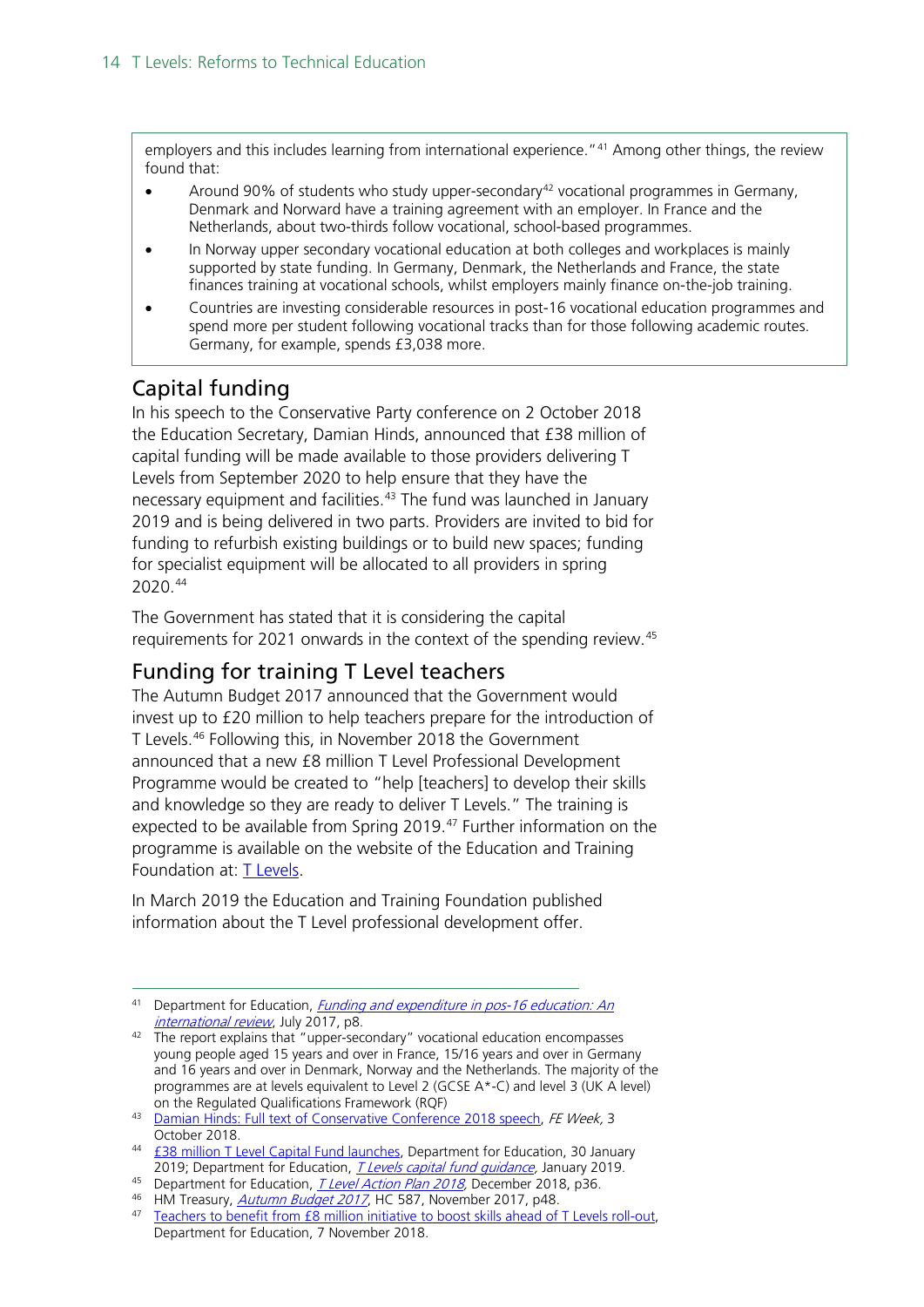Further information on the Professional Development Programme, in addition to Government efforts to attract industry processionals to work in FE, is available in the T Level Action Plan 2018 (pages 36-38).

# <span id="page-14-0"></span>2.6 Implementation timetable

The rollout timetable for T Levels has been changed on a number of occasions (see section 3.4 for further information). Under current plans:

- [52 providers](https://www.gov.uk/government/publications/providers-selected-to-deliver-t-levels-in-academic-year-2020-to-2021/providers-selected-to-deliver-t-levels-in-academic-year-2020-to-2021) will begin delivering T Levels in Digital Production, Design and Development (digital route); Design, Surveying and Planning (Construction route); and Education (Education and Childcare route) from 2020-21.
- 7 more T Levels (the remaining T Levels in the construction and digital routes, and all T Levels in the Health and Science route) will be available for delivery from 2021-22. In January 2019, the DfE invited bids from providers to deliver the T Levels to be taught from 2021.[48](#page-14-2)
- The remaining T Levels will be introduced from 2022 onwards, with the aim for them all to be introduced by September 2023.

The table on page 9 provides an overview of the planned rollout for each T Level. Further information is provided on pages 9-11 of the T Level Action Plan 2018.

# <span id="page-14-1"></span>2.7 Learners not ready to access a T Level

The proposals in the Skills Plan focused primarily on learners able to start at the beginning of a technical route and progress upwards. However, the Plan stated that "up to a year of tailored and flexible support" would be available for young people not able to access a route at 16, which would be "based on their prior attainment and aspirations." It added that the Government intended to carry out further work and to consult on this "transition year".<sup>[49](#page-14-3)</sup>

The Government has stated that the transition year will be aimed at students who are not ready to start a T Level at age 16, but who can realistically achieve one by age 19, and will be focused on "maths, English and developing technical skills, knowledge and behaviours linked to T Levels, as well as transferable skills."<sup>[50](#page-14-4)</sup>

The T Level consultation stated that the Government intended to use findings from [research](https://www.gov.uk/government/publications/supporting-entry-and-level-1-students-in-post-16-institutions) in effective practice in teaching and supporting lower attaining students to develop proposals for the transition year. These will then be piloted once the first T Levels are introduced in

<span id="page-14-2"></span><sup>48</sup> [Further Education providers invited to deliver new T Levels,](https://www.gov.uk/government/news/further-education-providers-invited-to-deliver-new-t-levels) Department for Education, 16 January 2019.

<span id="page-14-3"></span> $49$  Department for Business, Innovation and Skills and Department for Education, *[Post-](https://www.gov.uk/government/uploads/system/uploads/attachment_data/file/536043/Post-16_Skills_Plan.pdf)*[16 Skills Plan,](https://www.gov.uk/government/uploads/system/uploads/attachment_data/file/536043/Post-16_Skills_Plan.pdf) July 2016, p28.

<span id="page-14-4"></span><sup>&</sup>lt;sup>50</sup> Department for Education, *T Level Action Plan 2018*, December 2018, p18; Department for Education, [Implementation of T level programmes: Government](https://consult.education.gov.uk/technical-education/implementation-of-t-level-programmes/supporting_documents/T%20level%20consultation.pdf) [consultation,](https://consult.education.gov.uk/technical-education/implementation-of-t-level-programmes/supporting_documents/T%20level%20consultation.pdf) November 2017, p31.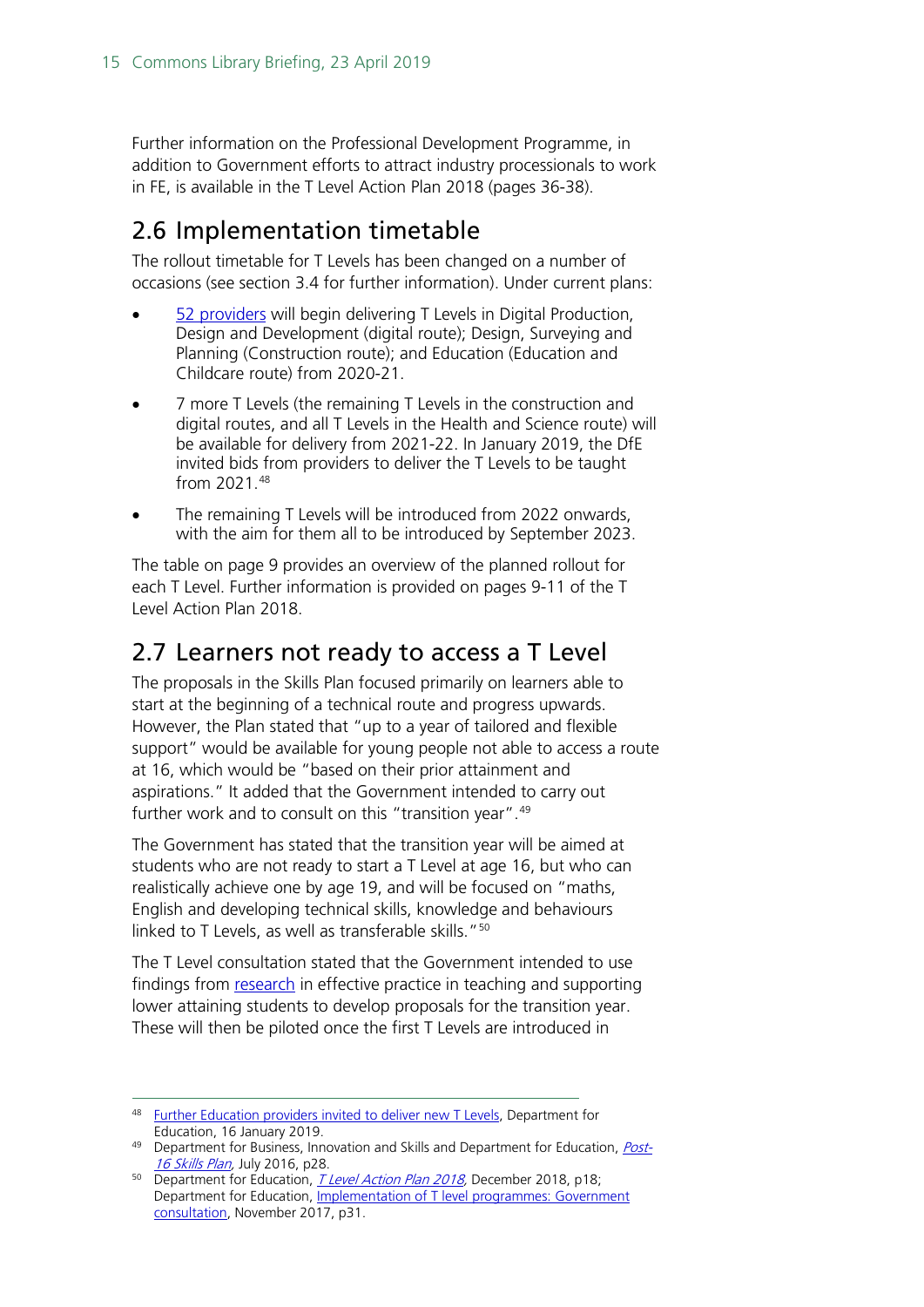2020.[51](#page-15-1) The T Level Action Plan 2018 stated that the Government is currently working with the sector to "gather existing good practice of transition programmes."<sup>[52](#page-15-2)</sup>

In a speech on technical education in December 2018, the Secretary of State said that he would set out more details on the transition offer in the new year.<sup>[53](#page-15-3)</sup>

On 25 February 2019, the DfE launched a procurement exercise for an organisation to help the it finalise the content of the transition offer, and to support providers to develop and deliver their local T Level transition offer. The Minister was reported as saying that the procurement was to appoint an organisation "to support the first T-level providers run a phased implementation of the transition offer in 2020 and 2021."[54](#page-15-4)

#### Students with special educational needs

The Skills Plan noted that many students with special educational needs and/or disabilities (SEND) "could achieve a high level of technical skill with the right support." It stated that the Government would ensure that the technical routes are "accessible, inclusive and sufficiently flexible to be adapted to individual needs" and that learners with SEND should receive the support and reasonable adjustments they need to access a route. It added that the transition year would be "crucial" for the "significant proportion" of students with SEND who are unlikely to be able to access routes because of poor prior attainment.<sup>[55](#page-15-5)</sup>

The T Level Action Plan 2018 states that the maths and English exit requirement for some T Level students with SEND will be Entry Level 3 in Functional Skills, rather than Level 2.[56](#page-15-6)

## <span id="page-15-0"></span>2.8 Adult learners

T Levels are primarily intended for learners aged 16-19. However, the T Level consultation stated that the Government wanted to consider how T Levels can be adapted so that they are appropriate for adult learners. It added that the Government was looking at options to ensure that adults can retrain throughout their lives, and this could include "looking at removing some of the barriers adult learners may face through flexible delivery of T Levels".<sup>[57](#page-15-7)</sup>

<span id="page-15-1"></span> $51$  Department for Education, *Post-16 technical education reforms: T level action plan,* October 2017, p31.

<span id="page-15-2"></span><sup>&</sup>lt;sup>52</sup> Department for Education, *T Level Action Plan 2018*, December 2018, p18.

<span id="page-15-3"></span><sup>53</sup> [Damian Hinds Technical Education Speech,](https://www.gov.uk/government/speeches/damian-hinds-technical-education-speech) Department for Education, 6 December

<span id="page-15-4"></span><sup>2018.&</sup>lt;br><sup>54</sup> D<u>fE seeks help with course to support young people prepare for T-levels</u>, FE Week, 25 February 2019.

<span id="page-15-5"></span><sup>&</sup>lt;sup>55</sup> Department for Business, Innovation and Skills and Department for Education, *[Post-](https://www.gov.uk/government/uploads/system/uploads/attachment_data/file/536043/Post-16_Skills_Plan.pdf)*[16 Skills Plan,](https://www.gov.uk/government/uploads/system/uploads/attachment_data/file/536043/Post-16_Skills_Plan.pdf) July 2016, pp30-1.

<span id="page-15-6"></span><sup>&</sup>lt;sup>56</sup> Department for Education, *T Level Action Plan 2018*, December 2018, pp15-6.

<span id="page-15-7"></span><sup>&</sup>lt;sup>57</sup> Department for Education, *Implementation of T level programmes: Government* [consultation](https://consult.education.gov.uk/technical-education/implementation-of-t-level-programmes/supporting_documents/T%20level%20consultation.pdf), November 2017, p32.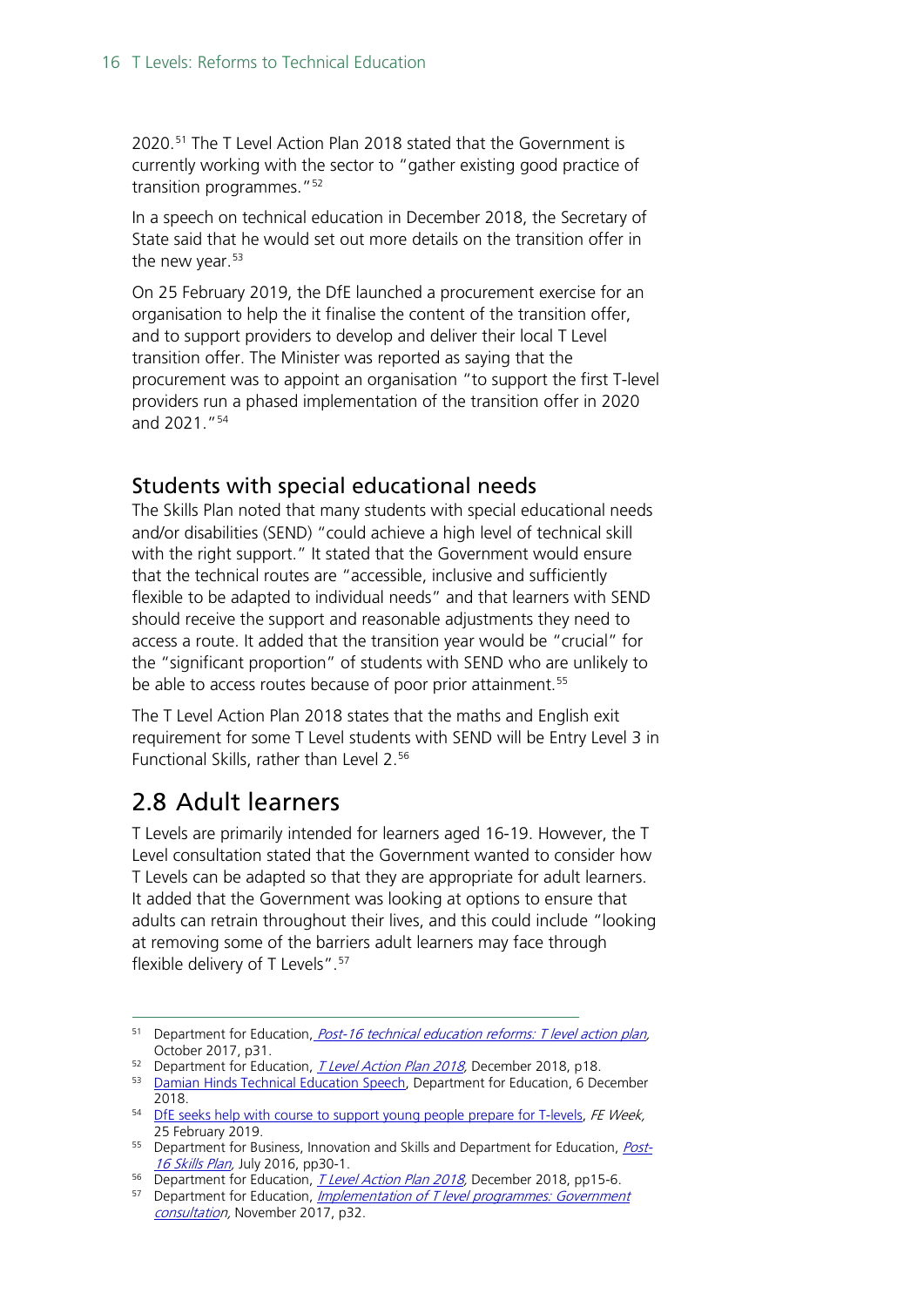The consultation response said that there is no 'one size fits all' approach that could meet the needs of the majority of adult learners. The Government, it said, recognises that 19-23 year old learners could benefit from the same T Level programme as 16-19 year old learners. For learners aged over 24, the Government will take into account wider reviews of technical education, including the reviews of qualifications at levels 3, 4 and 5, and will "consider any specific adaptations that will improve accessibility. "<sup>58</sup>

# <span id="page-16-0"></span>2.9 Progress to higher skill levels

The Skills Plan stated that the technical routes would extend up to higher skill levels, with a wider range of qualifications available at levels 4 and 5 as a reflection of the greater specialisation at tertiary level. The 2015 Government did say, however, that it expected "to see a reduction in the number of regulated qualifications that exist at levels 4 and 5".[59](#page-16-2)

On 31 October 2017, the Government announced that it intended to conduct a review into higher level technical education. The review will cover the whole of level four and five education, with a particular focus on technical qualifications.<sup>[60](#page-16-3)</sup> It is intended to look at "how technical qualifications at this level can better address the needs of learners and employers", including that learners can progress from T levels into the workplace. It will also consider how qualifications at this level work for those in the workforce looking to upskill or retrain.<sup>[61](#page-16-4)</sup>

The T Level consultation said that as part of the review of level 4 and 5 technical education, the Government will consider how bridging provision will allow individuals to progress to both academic and higher level provision.<sup>[62](#page-16-5)</sup>

#### **Box 6: Costs of providing further education at levels 4 and 5**

In December 2017, the DfE published a [research report](https://www.gov.uk/government/publications/the-costs-of-providing-levels-4-and-5-in-further-education) looking at the costs of providing further education at levels 4 and 5 in STEM subjects. The report concluded that higher apprenticeships at levels 4 and 5 face wide variations in their operating margins, the main driver of which is staff salaries. It added that the findings did not support the assumption that providers may choose not to offer STEM qualifications due to the investment required in equipment.[63](#page-16-6)

<span id="page-16-1"></span><sup>&</sup>lt;sup>58</sup> Department for Education, *[Implementation of T Level](https://assets.publishing.service.gov.uk/government/uploads/system/uploads/attachment_data/file/711472/Implementation_of_T_Level_programmes-Government_consultation_response.pdf) programmes: Government* consultation response</u>, May 2018, p18.

<span id="page-16-2"></span><sup>&</sup>lt;sup>59</sup> Department for Business, Innovation and Skills and Department for Education, *[Post-](https://www.gov.uk/government/uploads/system/uploads/attachment_data/file/536043/Post-16_Skills_Plan.pdf)*[16 Skills Plan,](https://www.gov.uk/government/uploads/system/uploads/attachment_data/file/536043/Post-16_Skills_Plan.pdf) July 2016, pp25-7.

<span id="page-16-3"></span><sup>&</sup>lt;sup>60</sup> Level four qualifications are: Certificate of Higher Education (CertHE); Higher National Certificate (HNC); Level 4 Award; Level 4 Certificate; Level 4 NVQ. Level five qualifications are: Diploma of Higher Education (DipHE); Foundation Degree; Higher National Diploma (HND); Level 5 Award; Level 5 Certificate; Level 5 Diploma; and Level 5 NVQ.

<span id="page-16-4"></span><sup>61</sup> [Level 4 & 5 technical education to be reviewed,](https://www.gov.uk/government/news/level-4-5-technical-education-to-be-reviewed) Department for Education, 31 October 2017.

<sup>62</sup> As above, p30.

<span id="page-16-6"></span><span id="page-16-5"></span> $63$  Department for Education, The costs of providing levels 4 and 5 in further [education,](https://www.gov.uk/government/publications/the-costs-of-providing-levels-4-and-5-in-further-education) December 2017, pp9-10.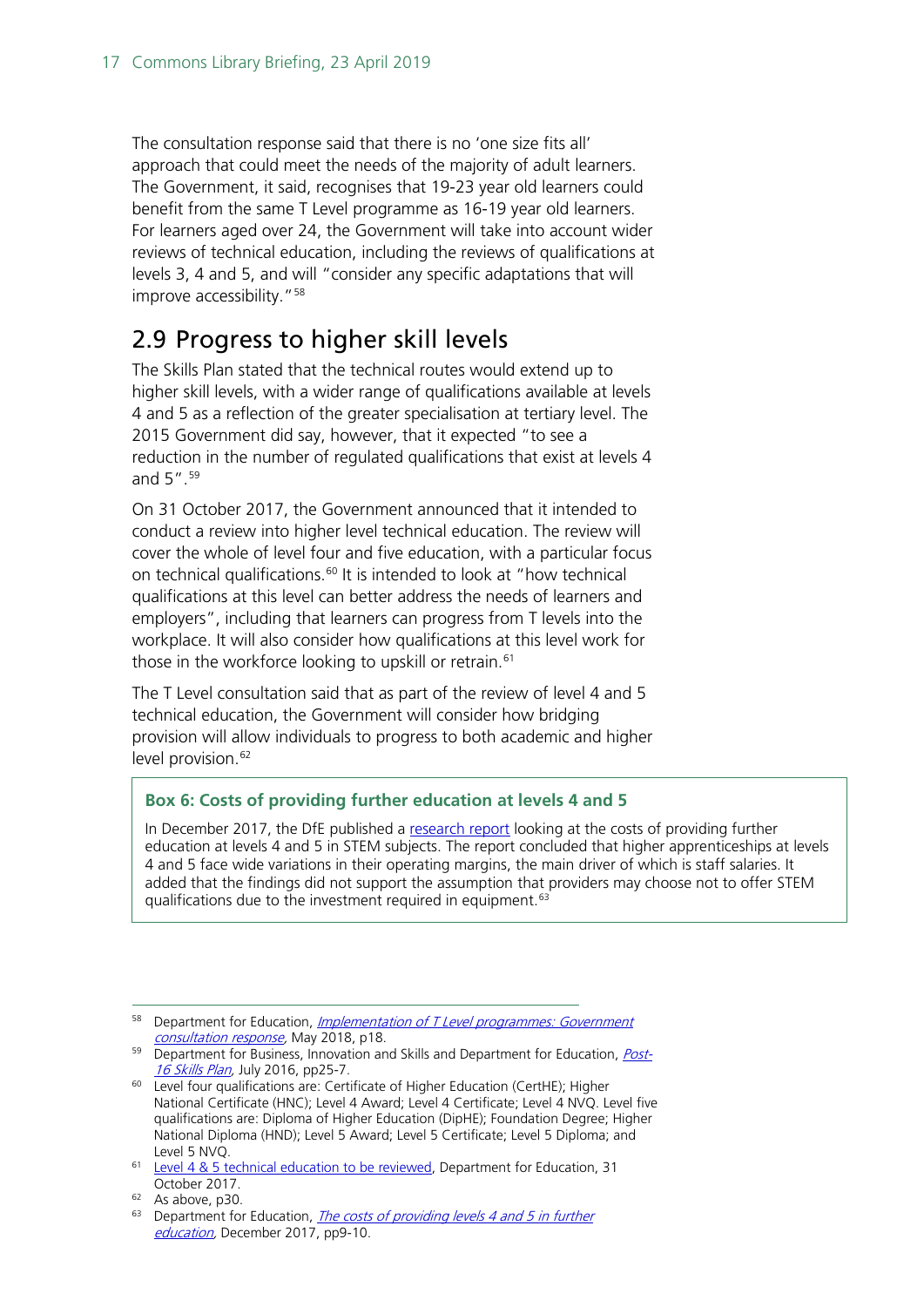# <span id="page-17-0"></span>2.10 Accountability

The T Level consultation set out the measures that the Government think should form the basis of the accountability system for providers of T Levels:

- A completion measure.
- An attainment measure for the qualification component of T Levels, just for those students who complete the full T Level.
- Destination measures, which will show how well T Levels enable progression to skilled employment or higher technical education.
- Maths and English to measure the progress that students are making in attaining basic skills.

The consultation additionally proposed that it will be necessary for Ofsted to evaluate the delivery of T Level routes as a separate provision type and give a grade for T Level provision.<sup>[64](#page-17-2)</sup> The Government expects T Levels to be included in Ofsted's inspection framework once they have been fully rolled out.<sup>[65](#page-17-3)</sup>

A [T Level accountability statement,](https://www.gov.uk/government/publications/t-level-accountability-statement) setting out the responsibilities of each government organisation with a role in the introduction of T Levels, was published by the Department for Education in March 2019.[66](#page-17-4)

# <span id="page-17-1"></span>2.11 Institute for Apprenticeships and Technical Education

The remit of the Institute for Apprenticeships has been expanded to cover all technical education, both college-based and apprenticeships, and it has been renamed the Institute for Apprenticeships and Technical Education.

The Technical and Further Education Act 2017, which received Royal Assent on 27 April 2017, provides the legislative basis for these changes. As well as providing for the renaming of the Institute, the Act, among other things:

- Enables the Secretary of State to specify broad groups of occupations with shared training requirements (which may be referred to as 'routes'). The Institute will be required to map occupations in relation to these routes and must publish information to show how standards for occupations relate to the occupational map.[67](#page-17-5)
- Requires the Institute to publish standards for occupations and to describe the expected outcomes required to successfully achieve

<span id="page-17-2"></span><sup>&</sup>lt;sup>64</sup> Department for Education, *Implementation of T level programmes: Government* [consultation](https://consult.education.gov.uk/technical-education/implementation-of-t-level-programmes/supporting_documents/T%20level%20consultation.pdf), November 2017, pp41-2.

<span id="page-17-3"></span><sup>&</sup>lt;sup>65</sup> Department for Education, *T Level Action Plan 2018*, December 2018, p27.

<span id="page-17-4"></span><sup>&</sup>lt;sup>66</sup> Department for Education, *T Level accountability statement*, 8 March 2019.

<span id="page-17-5"></span> $67$  Technical and Further Education Act 2017, Schedule 1, paragraph 7.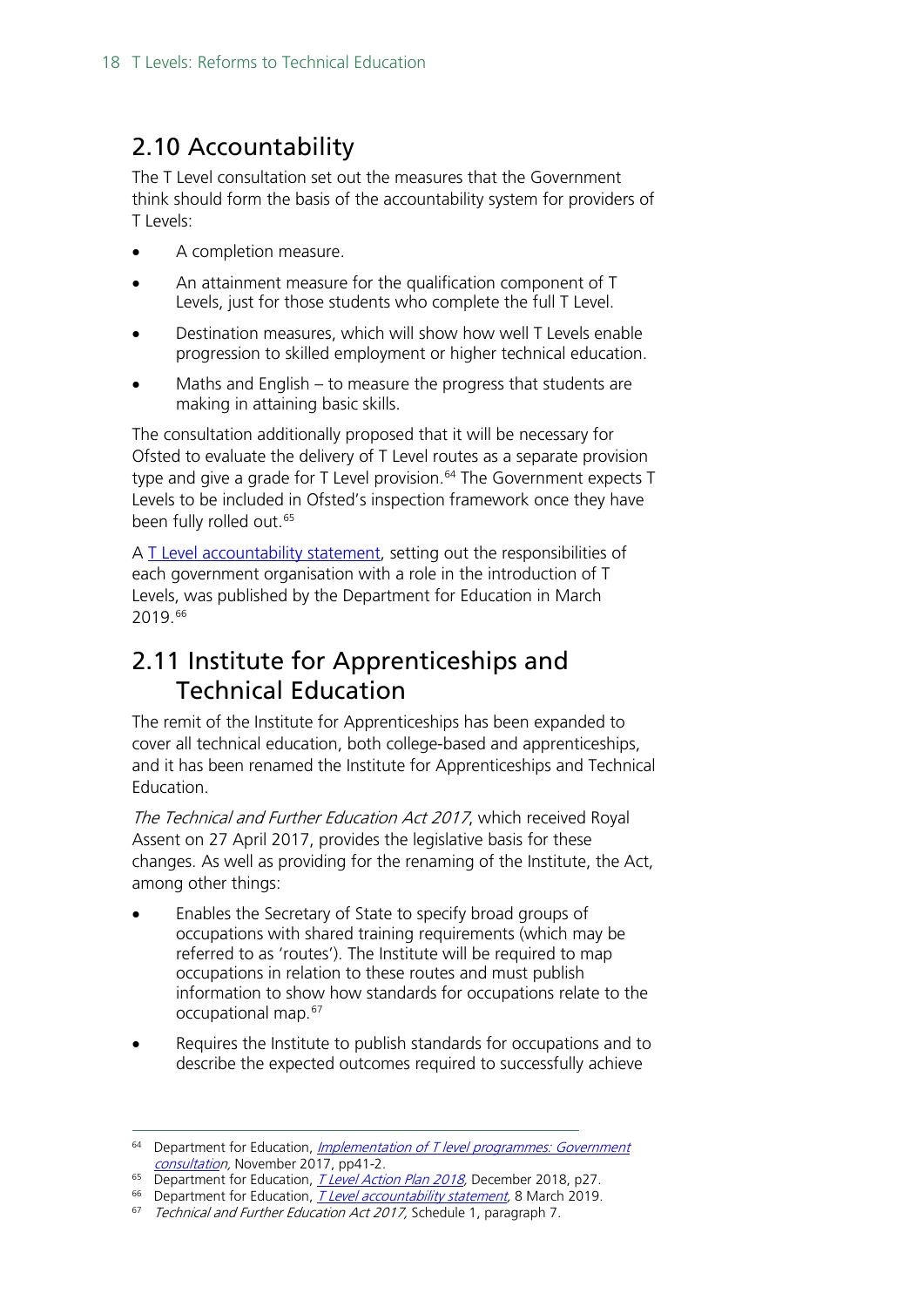the standard. Standards will be drafted by groups approved by the Institute.[68](#page-18-0)

Allows the Institute to approve technical education qualifications in relation to one or more occupations, and requires the Institute to maintain a list of approved technical education qualifications. [69](#page-18-1)

The T Level Action Plan 2018 stated that the Institute now has responsibility for the T Level Panels and the outline content they produce, and for the Occupational Maps. It would, the Plan says, assume responsibility for technical education "in due course" when the relevant provisions of the Technical and Further Education Act 2017 are commended.[70](#page-18-2) The Institute took over responsibility for T Levels on 31 January 2019 and is now formally known as the Institute for Apprenticeships and Technical Education.<sup>[71](#page-18-3)</sup>

In March 2019 the Department for Education published its annual strategic guidance for the Institute for Apprenticeships and Technical Education. The document explains the role of the Institute and provides directions for it to consider when carrying out its duties in 2019-20.<sup>[72](#page-18-4)</sup>

<span id="page-18-0"></span><sup>&</sup>lt;sup>68</sup> Technical and Further Education Act 2017, Schedule 1, paragraph 8.

<span id="page-18-1"></span><sup>69</sup> As above, Schedule 1, paragraphs 15 and 21.

<sup>&</sup>lt;sup>70</sup> Department for Education, *T Level Action Plan 2018*, December 2018, p28.

<span id="page-18-3"></span><span id="page-18-2"></span><sup>&</sup>lt;sup>71</sup> [Name change ushers in exciting new dawn for T Levels preparations,](https://www.instituteforapprenticeships.org/about/news-events/name-change-ushers-in-exciting-new-dawn-for-t-levels-preparations/) Institute for Apprenticeships and Technical Education, 31 January 2019; The Technical and [Further Education Act 2017 \(Commencement No. 5\) Regulations 2019.](https://www.legislation.gov.uk/uksi/2019/61/contents/made)

<span id="page-18-4"></span><sup>&</sup>lt;sup>72</sup> Department for Education, *Institute for Apprenticeships and Technical Education:* [strategic guidance](https://www.gov.uk/government/publications/institute-for-apprenticeships-and-technical-education-strategic-guidance), March 2019.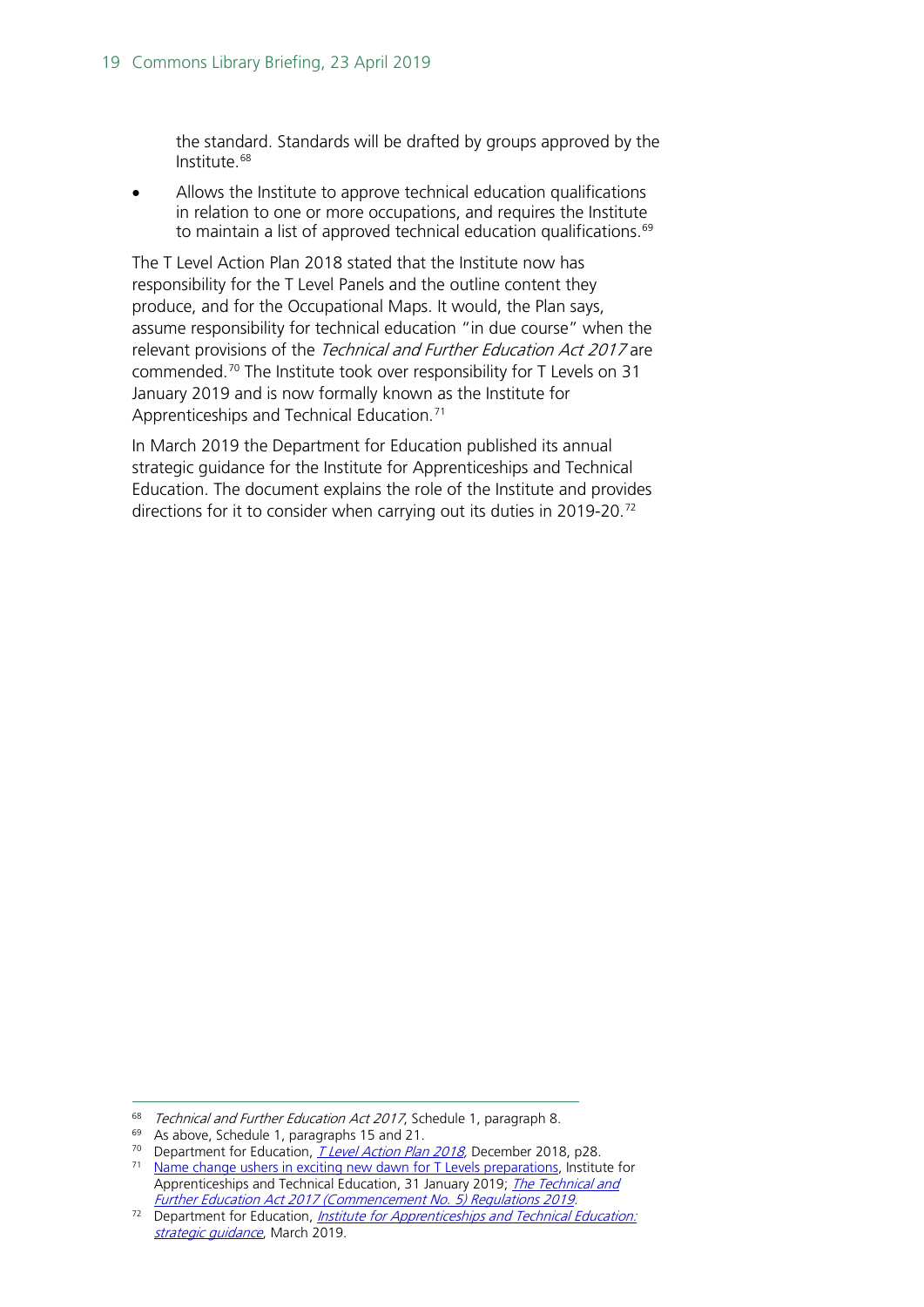# <span id="page-19-0"></span>3. Reaction, issues and reports

The reform proposals have received a broadly positive response from a number of stakeholders, a number of which were collated in a blog posted on the Gov.uk website following publication of the Post-16 Skills Plan: [Growing support for Government's Post-16 Skills Plan.](https://dfemedia.blog.gov.uk/2016/07/13/growing-support-for-governments-post-16-skills-plan-for-technical-education-reform/) For example, Martin Doel, Chief Executive of the Association of Colleges, stated that:

Technical education has for too long been regarded as a poor cousin of academic study. The Government's Post-16 Skills Plan provides a welcome roadmap to redressing this longstanding anomaly.

The Plan rightly sees colleges being at the heart of the reforms with the new qualifications providing them with a cornerstone to build distinctive courses that meet the needs of employers, students and the economy.<sup>[73](#page-19-1)</sup>

Similarly, Neil Carberry, Director of Employment and Skills at the CBI, welcomed the proposals as a "real step forward" in terms of creating a vocational route of equal attraction and prominence to A-Levels, and for the emphasis they placed on employer involvement.<sup>[74](#page-19-2)</sup>

The Government's response to the T Level consultation similarly stated that there was "strong support for T Levels across different groups of respondents [to the consultation], and optimism about the potential of T Levels to transform the technical education system."[75](#page-19-3)

There has also been commentary regarding specific aspects of the proposals, with some concerns raised. A number of these are briefly outlined below.

#### **Box 7: Government assessment of the equalities impact of the proposals**

The 2015 Government published an [assessment of equalities impacts](https://www.gov.uk/government/publications/technical-education-reform-impact-assessment) alongside the Skills Plan. This stated, among other things, that:

- Although the proposals would primarily affect young people aged 16-19, the Government expected that they would also help adults to access technical education.
- Individuals with SEND would be expected to be over-represented on technical routes and the flexibility built into the transition year would "allow students with SEND to be offered the additional support they need."
- The transition year would likely disproportionally affect young mothers and learners who are pregnant. Moving towards two-year programmes could make it more difficult for people to re-enter education and it was expected that transition years will make this easier.<sup>[76](#page-19-4)</sup>

<span id="page-19-1"></span><sup>&</sup>lt;sup>73</sup> [Growing support for Government's Post-16 Skills Plan,](https://dfemedia.blog.gov.uk/2016/07/13/growing-support-for-governments-post-16-skills-plan-for-technical-education-reform/) Gov.uk, 13 July 2016.

<span id="page-19-2"></span><sup>74</sup> As above.

<span id="page-19-3"></span><sup>&</sup>lt;sup>75</sup> Department for Education, *Implementation of T Level programmes: Government* consultation response</u>, May 2018, p5.

<span id="page-19-4"></span><sup>&</sup>lt;sup>76</sup> Department for Business Innovation and Skills and Department for Education, [Technical education reform: assessment of equalities impacts](https://www.gov.uk/government/uploads/system/uploads/attachment_data/file/536072/Tecnical_Education_Reform-Assessment_Of_Equalities_Impact.pdf), July 2016, pp5-8.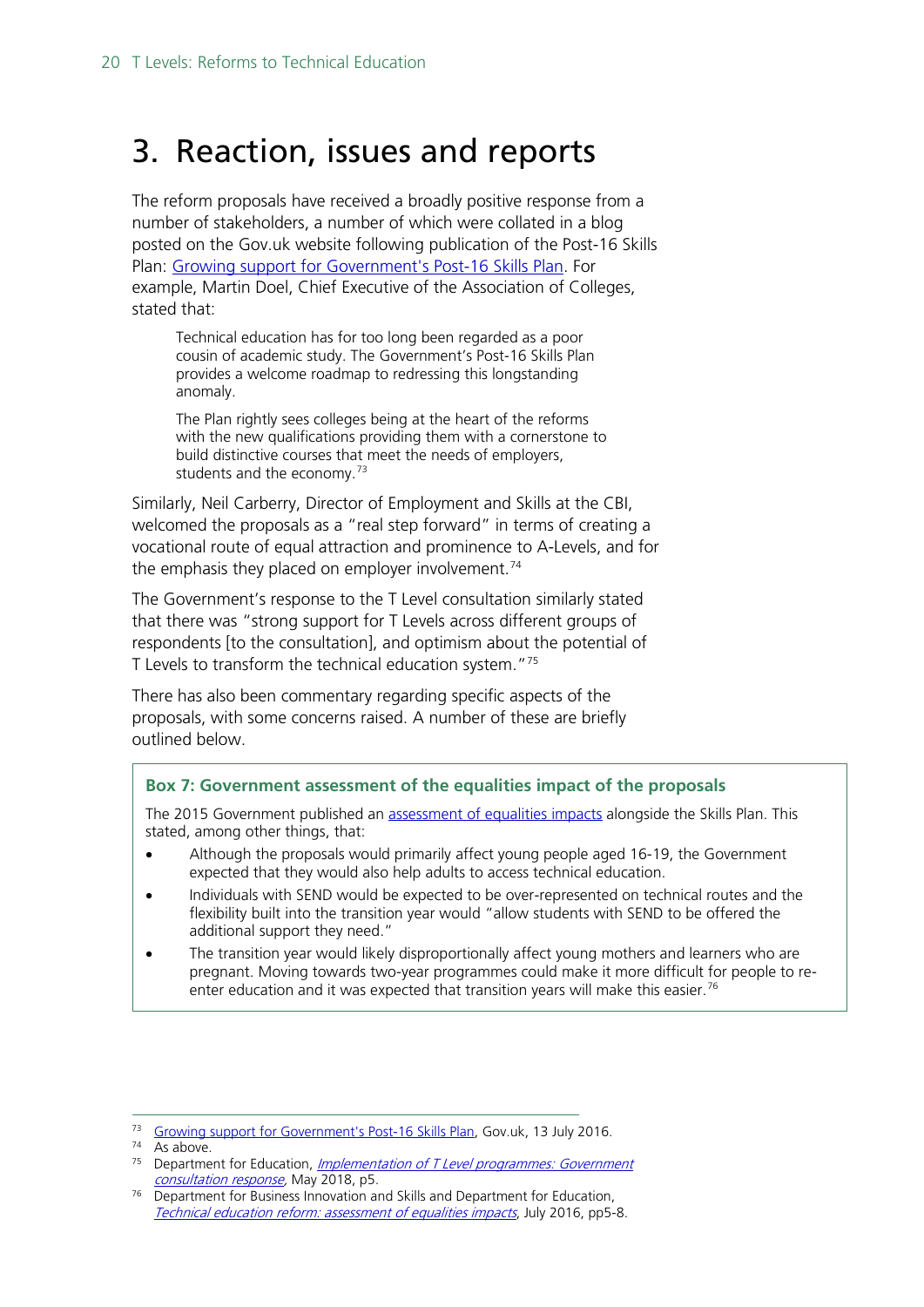## <span id="page-20-0"></span>3.1 A choice of routes at 16

While there has been support expressed for the division between an academic option and a technical option, concerns have been raised about young people potentially being faced with a binary choice at 16 between academic or technical pathways.<sup>[77](#page-20-3)</sup> Gordon Marsden, Shadow FE and Skills Minister has, for example, contended that "people will be worried it's going to be another form of the 11-plus" and stated that more details were needed to reassure people that the technical route will be as prestigious as the academic route.<sup>[78](#page-20-4)</sup>

In his Edge Foundation report, 14-19 Education - [A New Baccalaureate](http://www.edge.co.uk/sites/default/files/documents/14-19_education_-_a_new_baccalaureate.pdf), Lord Baker, welcomed the Skills Plan as an "excellent plan for simplifying post-16 technical routes" but raised concerns about reinforcing an artificial divide between academic and technical education:

However, while simplicity is more than welcome, I have concerns about reinforcing an artificial divide at 16 between the academic and technical routes. England is in a minority of European countries in making young people make such far-reaching choices at 16, and in expecting young people to narrow their curriculum quite so dramatically. I am convinced that many young people would benefit from taking a mixture of technical and academic programmes, in varying proportions according to their talents and ambitions, throughout the period from 14 to 18/19.[79](#page-20-5)

## <span id="page-20-1"></span>3.2 Coverage of the 15 routes

Concerns were also raised following publication of the Skills Plan regarding the coverage of the proposed 15 technical routes. For example, Martin Doel, Chief Executive of the AoC, contended that the creative arts and sports were "under-represented" in the 15 routes and Rob May, Director at YMCA Awards, argued that the "proposed technical routes cover only half of occupations, meaning they're at risk of ostracizing an enormous part of the labour market."<sup>[80](#page-20-6)</sup>

# <span id="page-20-2"></span>3.3 Awarding bodies

As mentioned, it is proposed the technical qualification that will sit within T Levels will be offered and awarded by a single awarding body under an exclusive licence.<sup>[81](#page-20-7)</sup>

<span id="page-20-3"></span><sup>&</sup>lt;sup>77</sup> For example[, Post-16 Skills Plan published by Government,](https://www.aoc.co.uk/news/post-16-skills-plan-published-government) Association of Colleges, 8 July 2016 : [Tread carefully in taking forward Sainsbury,](https://www.aelp.org.uk/news/aelp-blog/details/tread-carefully-in-taking-forward-sainsbury/) Association of Employment and Learning Providers, 20 July 2016; Skills Plan: is it a flash in the pan or lasting [vocational reform?,](http://www.cityandguilds.com/news/July-2016/Skills-Plan#.WCBlctKLS01) City & Guilds, 22 July 2016.

<span id="page-20-4"></span><sup>&</sup>lt;sup>78</sup> [Sainsbury review triggers 'biggest change to post-16 education in 70 years',](https://www.tes.com/news/further-education/breaking-news/sainsbury-review-triggers-biggest-change-post-16-education-70) TES, 8 July 2016.

<sup>&</sup>lt;sup>79</sup> Kenneth Baker, [14-19 Education A new Baccalaureate](http://www.edge.co.uk/sites/default/files/documents/14-19_education_-_a_new_baccalaureate.pdf), September 2016, p9.

<span id="page-20-6"></span><span id="page-20-5"></span><sup>80</sup> [Sainsbury review triggers 'biggest change to post-16](https://www.tes.com/news/further-education/breaking-news/sainsbury-review-triggers-biggest-change-post-16-education-70) education in 70 years', TES, 8 July 2016; and [Government's Post-16 skills plan overlooks a number of key issues,](https://www.fenews.co.uk/featured-article/government-s-post-16-skills-plan-overlooks-a-number-of-key-issues-12379) FE News, 8 August 2016.

<span id="page-20-7"></span><sup>81</sup> Department for Business, Innovation and Skills and Department for Education, [Post-](https://www.gov.uk/government/uploads/system/uploads/attachment_data/file/536043/Post-16_Skills_Plan.pdf)[16 Skills Plan,](https://www.gov.uk/government/uploads/system/uploads/attachment_data/file/536043/Post-16_Skills_Plan.pdf) July 2016, p24. See PO 49316, 3 November 2016, for more on the Government's rationale for the change.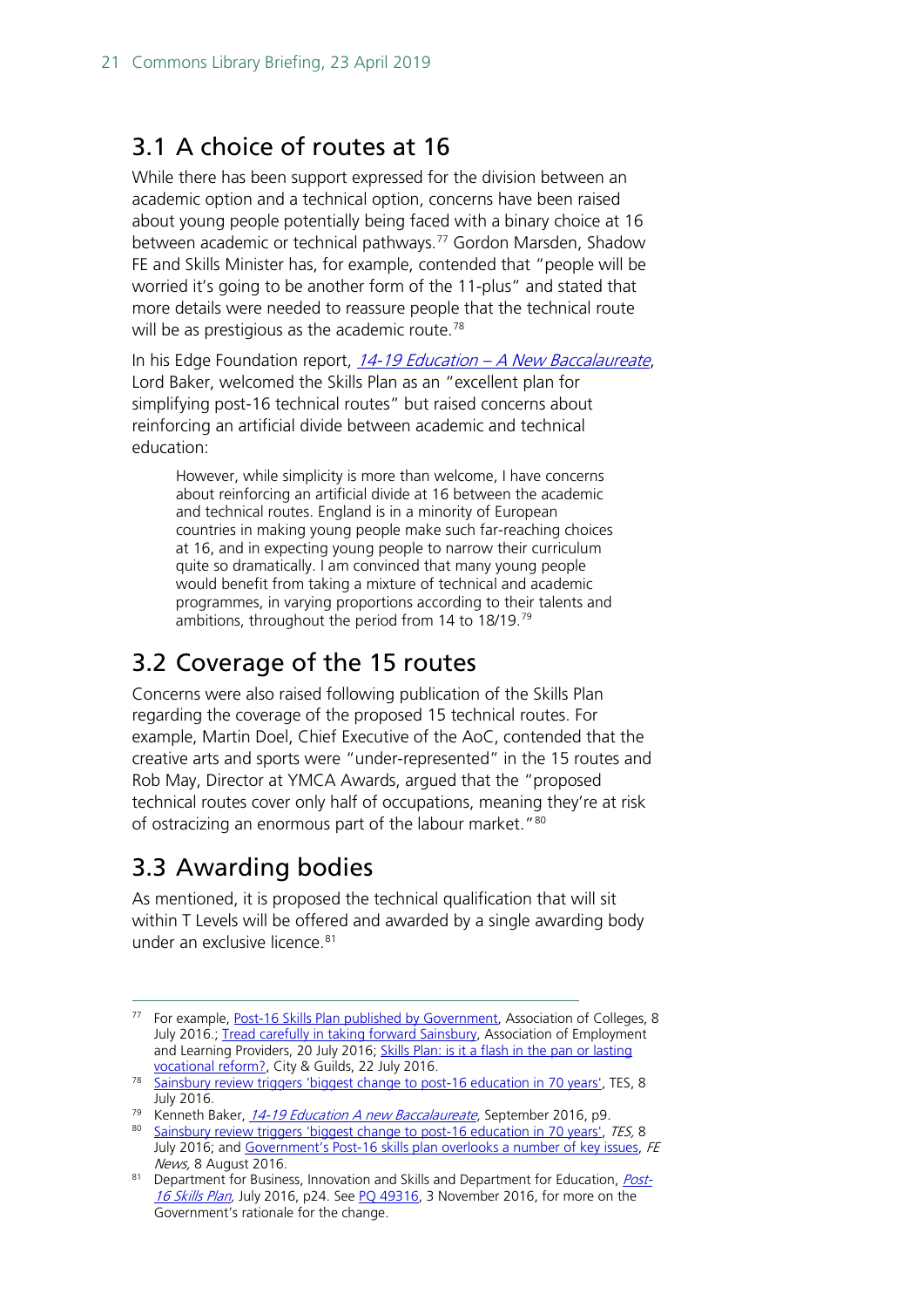There has been some support for this simplification of technical qualifications. The Federation of Small Businesses (FSB), for example, welcomed the "move to streamline the immensely messy landscape of technical education."<sup>[82](#page-21-1)</sup> The Managing Director of City and Guilds was more equivocal in welcoming the idea but questioning whether it was right to take away choice altogether:

At first glance, we would support the idea of streamlining qualifications so that there is one high quality route per occupation. While vocational options remain so fragmented and confusing they will never achieve parity of esteem among young people, or even with their parents, compared with the apparently simple and more recognisable academic routes. However, is it right to take choice away altogether in terms of awarding organisations who can deliver the pathways? We don't with academic routes. Is there a risk that we fixate too much on rationalisation rather than quality as the driver for change, resulting in some unintended consequences and wrong behaviours?<sup>[83](#page-21-2)</sup>

The Federation of Awarding Bodies (FAB) rejected that a market-based approach had led to large numbers of competing qualifications and raised concerns that "single licences will create monopolies with all of the associated disincentives and perverse results."<sup>[84](#page-21-3)</sup>

In July 2018 the FAB formally wrote to the Department for Education proposing to launch a judicial review to the T Level reform programme. The FAB raised a number of concerns, including the single-provider model for awarding organisations.<sup>[85](#page-21-4)</sup> However, in August 2018 the FAB announced that it had decided not to peruse a judicial review.<sup>[86](#page-21-5)</sup>

# <span id="page-21-0"></span>3.4 Implementation timetable

The proposed implementation schedule for T Levels has been changed since the publication of the initial proposals in the Skills Plan. The changes followed concerns that the proposed timetable was unachievable.

#### Initial rollout timetable

The initial rollout timetable for T Levels, as set out in the Skills Plan, was for a small number of 'pathfinder' routes to be available for first delivery from September 2019, with additional routes becoming available in phases between 2020 and 2022. Some commentators questioned this proposed timescale; the UK Managing Director of City and Guilds, for

<span id="page-21-1"></span><sup>82</sup> [Small firms support streamlining of technical education,](http://www.fsb.org.uk/standing-up-for-you/national-offices/uk-westminster/press-releases/small-firms-support-streamlining-of-technical-education) Federation of Small Businesses, 8 July 2016.

<span id="page-21-2"></span><sup>83</sup> [Skills Plan: is it a flash in the pan or lasting vocational reform?,](http://www.cityandguilds.com/news/July-2016/Skills-Plan#.WCBscdKLS02) City & Guilds, 22 July 2016.

<span id="page-21-3"></span><sup>84</sup> Post-16 skills plan and the Report of the independent panel on technical education [\(Sainsbury Review\) released,](http://www.awarding.org.uk/news/item/post-16-skills-plan-and-the-report-of-the-independent-panel-on-technical-education-sainsbury-review-released) Federation of Awarding Bodies, 8 July 2016.

<span id="page-21-4"></span><sup>&</sup>lt;sup>85</sup> The Federation of Awarding Bodies launches a judicial review of the Government's T [Level Implementation Plans,](http://www.awarding.org.uk/news/item/the-federation-of-awarding-bodies-launches-a-judicial-review-of-the-government-s-t-level-implementation-plans) Federation of Awarding Bodies, 18 July 2018.

<span id="page-21-5"></span><sup>86</sup> Exclusive: T-level legal challenge dropped after DfE offer to 're-set the relationship' [with awarding bodies,](https://feweek.co.uk/2018/08/02/exclusive-t-level-legal-challenge-dropped-after-dfe-offer-to-re-set-the-relationship-with-awarding-bodies/) FE Week, 2 August 2018.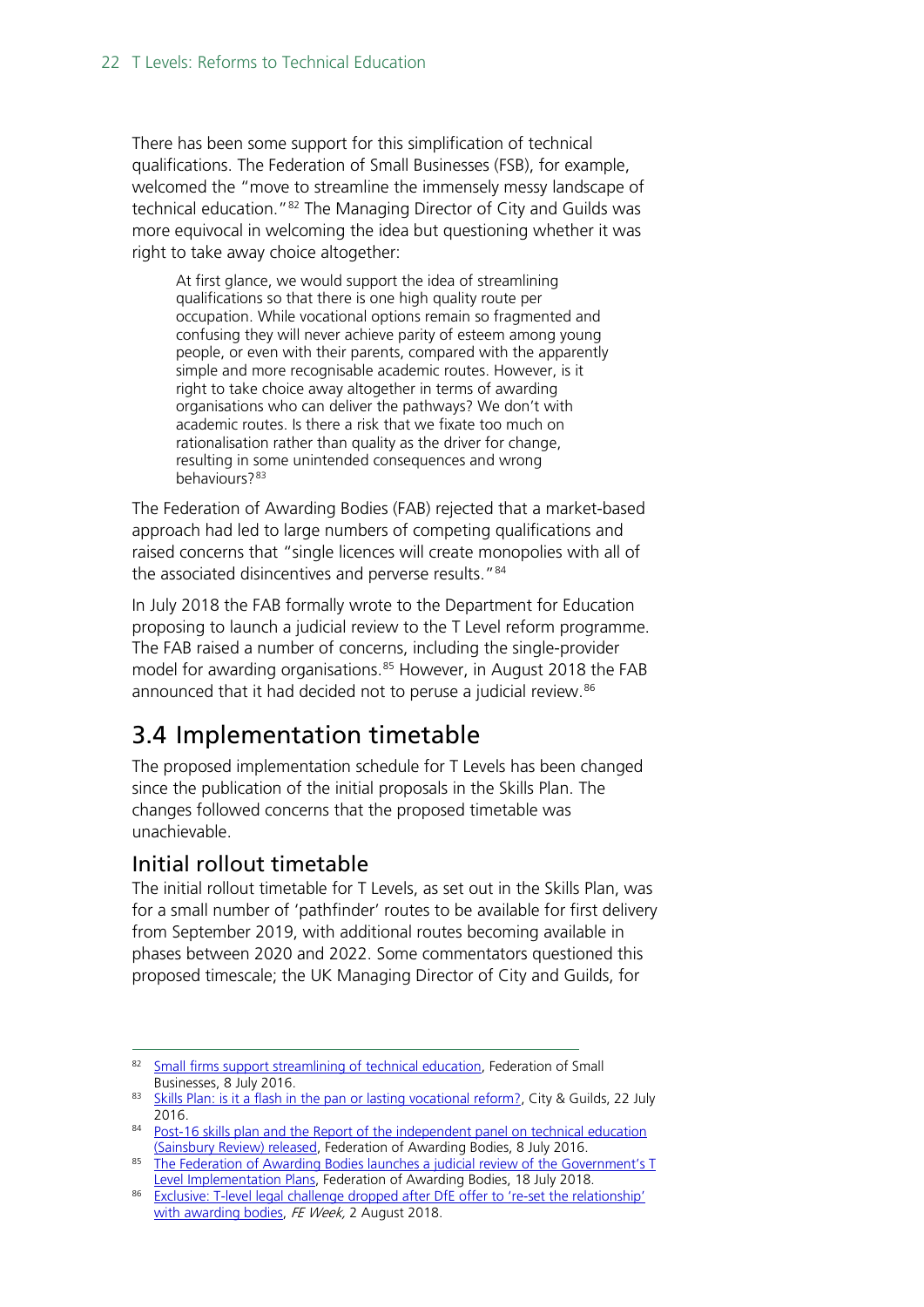example, highlighted "the totally unrealistic timing set out in the Skills Plan" as probably their biggest concern with the proposals.<sup>[87](#page-22-0)</sup>

#### First T Levels pushed back to 2020

In July 2017, the Skills Minister announced that the first routes were now expected to be introduced at pilot providers in September 2020, but with all routes still available by 2022. This timetable was set out in more detail in the T Level consultation. This added that the Government expected providers to expand their 'T Level offer' as overlapping qualifications are phased out, and for the majority of providers to be offering T Levels by 2024.<sup>[88](#page-22-1)</sup>

#### Full rollout pushed back to 2023

On 17 May 2018, the Permanent Secretary at the Department for Education, Jonathan Slater, [wrote](https://assets.publishing.service.gov.uk/government/uploads/system/uploads/attachment_data/file/710831/180517_Request_for_Ministerial_Direction_-_T-Levels.pdf) to the Secretary of State to raise concerns about the planned timetable for the roll-out of T Levels, and to advise deferring the start date to 2021. Mr Slater stated that the Secretary of State could "quite legitimately decide" to stick to 2020 as the initial rollout date, but he would need a formal written direction from the Minister if this was the case.

In response, the Education Secretary, Damian Hinds, [wrote](https://assets.publishing.service.gov.uk/government/uploads/system/uploads/attachment_data/file/710832/T_Level_timetable_direction_-_SoS_to_Permanent_Secretary_-_24_May_2018.pdf) that it was important to "keep up momentum" behind the reforms and none of the advice had indicated that teaching from 2020 cannot be achieved. The Minister added that "the delivery of T Levels in 2020 is focused in a measured way on a small number of T Levels in a small number of providers. I want us now to put all out collective weight behind delivering these T Levels to begin in 2020."

The Government's response to the T Level consultation did, however, note the concerns of some respondents, including the CBI, about the pace of roll-out, and stated that the Government had "therefore decided to extend the full roll-out of T Levels beyond 2022. It added that the Government wanted to take "an agile approach" which in some cases could mean slowing plans to get a T Level into delivery, and in other cases accelerating delivery. The final sequencing of the roll-out of T Levels would, the response said, be outlined once the outline content is finalised by T Level panels.<sup>[89](#page-22-2)</sup>

The T Level Action Plan 2018 sets out the T Levels that will be delivered in 2020-21, 2021-22, and from 2022 onwards (see the table on page 9 for details). It states that the Government's aim is for all T Levels to be introduced by September 2023.

<span id="page-22-0"></span><sup>87</sup> [Skills Plan: is it a flash in the pan or lasting vocational reform?,](http://www.cityandguilds.com/news/July-2016/Skills-Plan#.WCB40dKLS01) City & Guilds, 22 July 2016.

<span id="page-22-1"></span><sup>88</sup> [Implementing changes to Technical Education,](http://www.awarding.org.uk/images/pdfs/Anne_Milton_letter_re_Implementing_changes_to_Technical_Education_200717.pdf) letter from the Minister for Apprenticeships and Skills to FE stakeholders, 20 July 2017; Department for Education, [Post-16 technical education reforms: T level action plan,](https://www.gov.uk/government/uploads/system/uploads/attachment_data/file/650969/T_level_Action_Plan.pdf) October 2017, pp10-13.

<span id="page-22-2"></span><sup>&</sup>lt;sup>89</sup> Department for Education, *Implementation of T Level programmes: Government* [consultation response,](https://assets.publishing.service.gov.uk/government/uploads/system/uploads/attachment_data/file/711472/Implementation_of_T_Level_programmes-Government_consultation_response.pdf) May 2018, p20.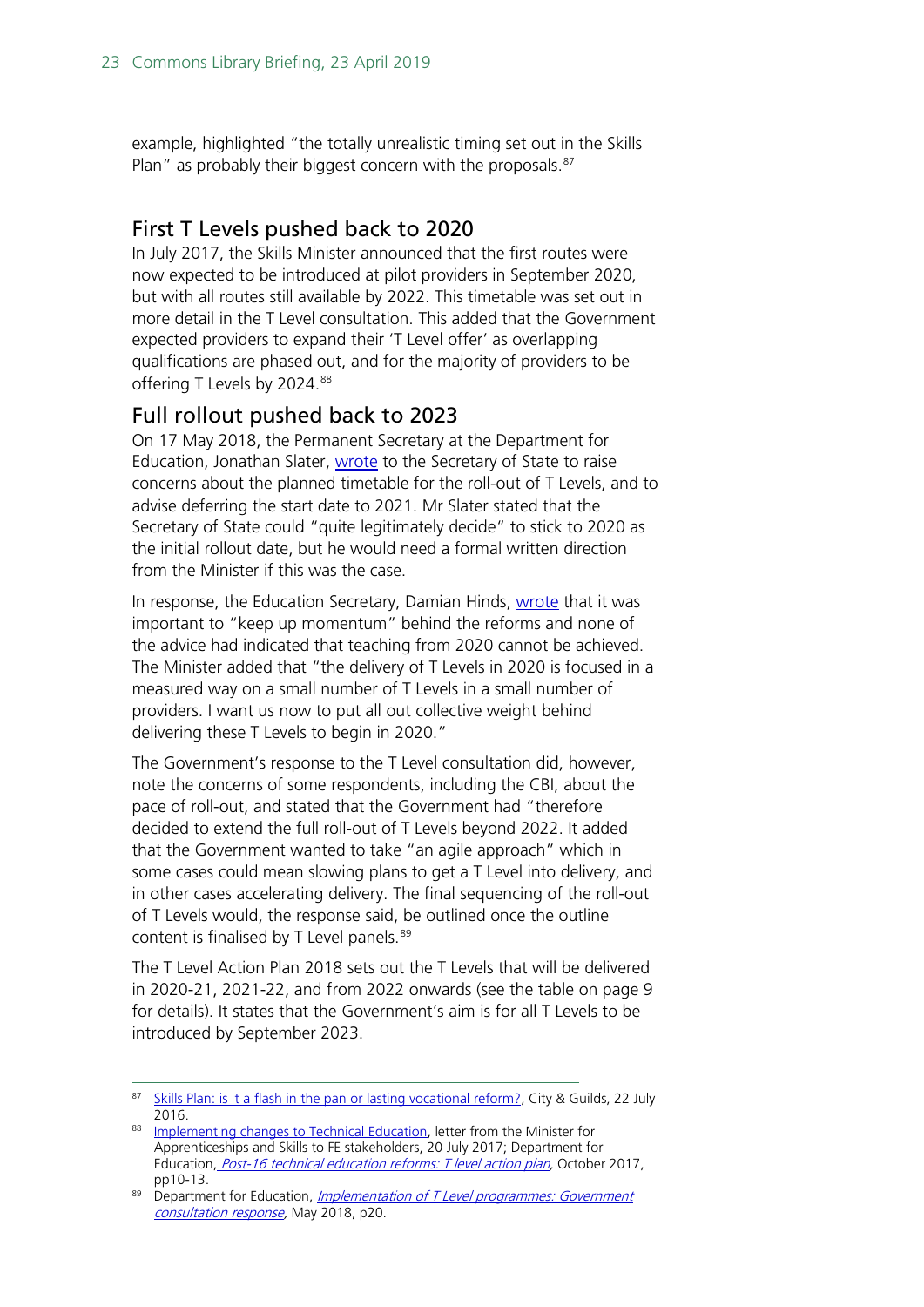In January 2019, Sir Gerry Berragan, Chief Executive of the Institute for Apprenticeships, was reported as saying that everything was "on schedule" for the delivery of T Levels but that the timetable was still "worryingly tight."[90](#page-23-1)

#### **Box 8: Previous reform of vocational education – 14-19 Diplomas**

14-19 Diplomas were introduced in 2008 following recommendations in the 2004 report: [14-19](http://www.educationengland.org.uk/documents/pdfs/2004-tomlinson-report.pdf)  [Curriculum and Qualifications Reform](http://www.educationengland.org.uk/documents/pdfs/2004-tomlinson-report.pdf) (The Tomlinson Report). Diplomas were designed partly by employers and they aimed to increase post-16 participation in education by providing learners with a qualification which combined work-orientated skills and academic study.

14 diploma lines were introduced covering all major industries and sectors and these lines were available at three different levels - foundation, higher and advanced. The introduction of Diplomas was implemented in phases, the first five Diplomas in 2008 were: Engineering; IT; Society, Health and Development; Construction and the Built Environment; and Creative and Media. Further Diplomas were rolled out in 2009 and 2010.

Diplomas were a composite qualification, the three main components of the qualification were principal learning, generic learning and additional learning. Principal learning was a single qualification, based on the chosen specialism, generic learning covered functional skills in English, Mathematics, ICT and work experience and additional learning enabled students to include other qualifications in their diploma such as GCSEs or A levels. OCR awarded its final 14-19 Diplomas in July 2014.

In its consultation response, the Government outlined why it believes that T Levels are better placed to succeed than 14-19 Diplomas. The reasons offered included:

- Diplomas were not widely taken up in part because they lacked a clear purpose and tried to chart a 'middle course' between vocational and academic qualifications. T Levels are different as they are "part of a new, distinct technical offer."
- Only some of the recommendations of the Tomlinson Report were implemented, which led to "Diplomas adding a layer of complexity" to the existing system rather than simplifying it. The Government is implementing all the recommendations of the 2016 Sainsbury Report, "making T Levels part of a new, streamlined technical option."

Diplomas were broadly relevant to whole sectors and did not reflect the specific skills that employers wanted. T Levels set out to equip young people with the skills needed to enter skilled employment.<sup>[91](#page-23-2)</sup>

# <span id="page-23-0"></span>3.5 Industry placements

Some in the FE sector, including the Association of Colleges, have raised concerns that colleges will struggle to fit in industry placements lasting a minimum of 45 days, and also that making a work placement a mandatory part of T Levels could limit the access to certain subjects for learners in rural areas (where there are no local employers relevant to a subject).<sup>[92](#page-23-3)</sup>

Concerns were also raised in response to the T Level consultation that industry placements will be challenging to deliver on a national scale

<span id="page-23-1"></span> <sup>90</sup> [T-levels timescale still 'worryingly tight', IfA boss says ahead of technical education](https://feweek.co.uk/2019/01/28/t-levels-timescale-still-worryingly-tight-ifa-boss-says-ahead-of-technical-education-takeover/)  [takeover,](https://feweek.co.uk/2019/01/28/t-levels-timescale-still-worryingly-tight-ifa-boss-says-ahead-of-technical-education-takeover/) FE Week, 28 January 2019.

<span id="page-23-2"></span><sup>91</sup> Department for Education, *Implementation of T Level programmes: Government* [consultation response,](https://assets.publishing.service.gov.uk/government/uploads/system/uploads/attachment_data/file/711472/Implementation_of_T_Level_programmes-Government_consultation_response.pdf) May 2018, p11.

<span id="page-23-3"></span><sup>92</sup> Don't 'punish' young people with [mandatory T-level work placements, AoC pleads,](https://feweek.co.uk/2017/11/10/aoc-pleads-dont-punish-the-young-with-mandatory-t-levels-work-placements/) FE Week, 10 November 2017; [T-levels funded work placement plans criticised,](https://feweek.co.uk/2017/10/07/t-levels-funded-work-placement-plans-criticised/) FE Week, 7 October 2017.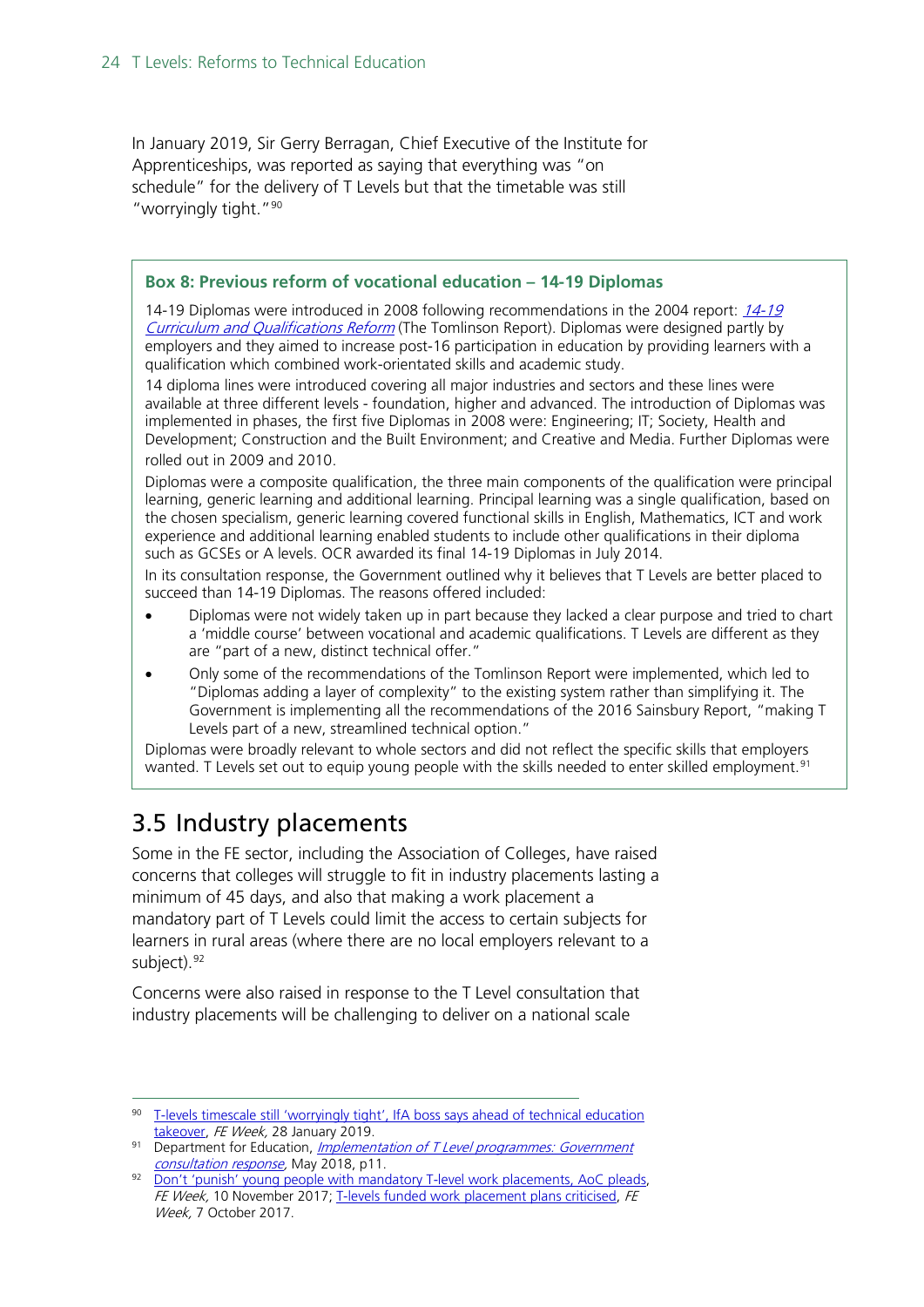and there was concern from students that there will not be enough good employers offering placements in their area.<sup>[93](#page-24-0)</sup>

In August 2018, the Chartered Institute for Professional Development reported the results of a survey with employers about their attitudes to T Levels. The report noted that many employers are, in principle, highly supportive of the reforms, but questioned whether most employers will be able to offer work placements without some financial incentive:

Although many employers already offer work experience places to young people, many of these opportunities are aimed at graduates rather than school or college students, and currently most opportunities are quite short in terms of duration, with the majority lasting less than two weeks. This is considerably shorter than the work placements required for the new T-Level routes, and it is clear from this data that most employers would not be able to offer a placement of the length needed to fulfil T-Level requirements, either at all, or without some type of financial incentive.<sup>[94](#page-24-1)</sup>

Also in August 2018, the Department for Education published a research report concerning employer engagement and support for industry placements. The report stated that, overall, employers welcomed the idea of industry placements, and the length of placement was seen as providing enough time for the young person to begin to make a positive contribution to the business. The report stated that many employers indicated that they would be willing to offer industry placements if they received clarification on some key points – for example, the objectives of the placement. A small group of employers stated that they would be unwilling to offer placements, either because they could not see the benefits of T Levels over other qualifications (more typical for employers in industries with more established apprenticeship routes), or because they did not think they would have the capacity (usually small businesses).

The report concluded that the research showed that, in general, employers welcome the introduction of T Levels but that there is a need to "further bridge the gap between employers' willingness to engage and their capacity and capability to offer the range and volume of placements that will be required."[95](#page-24-2)

The T Level Action Plan 2018 recognised that there are challenges in delivering industry placements but stated that providers saw their value and had a genuine desire to make them work. It also set out a programme of support in 2018-19 for providers and employers to help them build their capacity and capability to deliver placements, including the Capacity and Delivery Fund (see box 4).<sup>[96](#page-24-3)</sup>

<span id="page-24-0"></span><sup>93</sup> Department for Education, Implementation of T Level programmes: Government [consultation response,](https://assets.publishing.service.gov.uk/government/uploads/system/uploads/attachment_data/file/711472/Implementation_of_T_Level_programmes-Government_consultation_response.pdf) May 2018, p11 & 56.

<span id="page-24-1"></span><sup>94</sup> Chartered Institute of Professional Development, Reforming Technical Education:<br>Employers' views of T Levels, August 2018, p8.

<span id="page-24-2"></span><sup>&</sup>lt;sup>95</sup> Department for Education, *Employer engagement and capacity to support T Level* [industry placements: Research report](https://assets.publishing.service.gov.uk/government/uploads/system/uploads/attachment_data/file/737471/Employer_Capacity_Report.pdf), August 2018, pp5-9.

<span id="page-24-3"></span><sup>96</sup> Department for Education, T Level Action Plan 20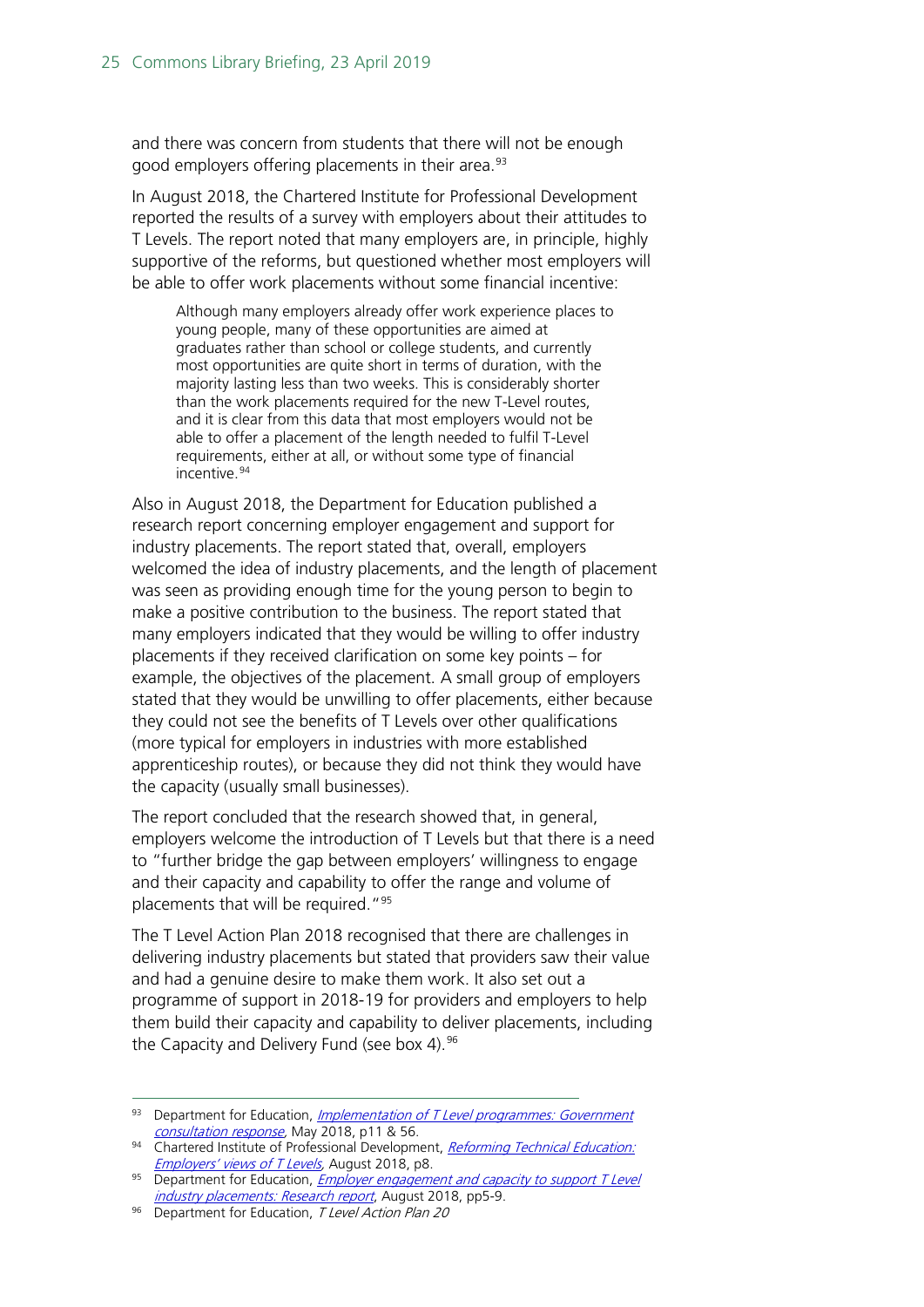In March 2019, FE Week reported that the Education and Skills Funding Agency would explore flexibilities with regards to the industry placement particularly in areas where access to placements may be limited. FE Week reported that one area being looked at was allowing students to several short industry placements at different employers, instead of one long one.<sup>[97](#page-25-2)</sup>

# <span id="page-25-0"></span>3.6 Funding

Concerns have been raised about the funding of 16-19 education in general – further information can be found in Library Briefing 7019, [16-](https://researchbriefings.parliament.uk/ResearchBriefing/Summary/SN07019) [19 education funding in England since 2010.](https://researchbriefings.parliament.uk/ResearchBriefing/Summary/SN07019) In its response to such concerns, the Government has often highlighted the additional funding being provided for T Levels (see section 3.5).

The Association of Colleges has, however, highlighted the specialist teaching and training that T Levels will offer and argued that colleges will not be able to offer the specialisms required "because they cannot afford to attract and retain staff." It contends that even if every place is filled on specialist courses such as engineering, construction and science they will be "operating at a significant loss." The Association has called for the Government to raise the base rate of funding for 16-19 year olds by £1,000 to £5,000 per student. $98$ 

# <span id="page-25-1"></span>3.7 Policy Exchange report

In February 2019 Policy Exchange published a report looking at T Levels and the wider vocational system.

The report, *A Qualified Success*, concluded that "T Levels have the potential to make a valuable contribution to our education system, but this will only be realised if T Levels are conceived, designed and delivered in the wider context of building a high-quality and sustainable technical education route." Issues raised by the report included:

- The viability of T Levels could be a concern if sufficient students do not opt for the new qualifications. Similarly, if they fail to attract students with good GCSE grades it will be difficult to build their reputation as a prestigious option for young people.
- Many employers appear to be unable or unwilling to offer T Level work placements.
- It is still not clear whether bridging provision between T Levels and university courses will exist when T Levels commence, or what form it will take.
- It remains unclear how T Levels are supposed to link to apprenticeships and Applied General qualifications and they could end up making the system more fragmented and confusing.
- There is a lack of information about the transition year.

<span id="page-25-2"></span><sup>97</sup> [ESFA to explore 'flexibilities' for T-level industry placement,](https://feweek.co.uk/2019/03/01/esfa-to-explore-flexibilities-for-t-level-industry-placement/) FE Week, 1 March 2019.

<span id="page-25-3"></span><sup>98</sup> [T Levels won't succeed unless they are implemented correctly,](https://www.aoc.co.uk/news/t-levels-wont-succeed-unless-they-are-implemented-correctly) Association of Colleges, 20 February 2019.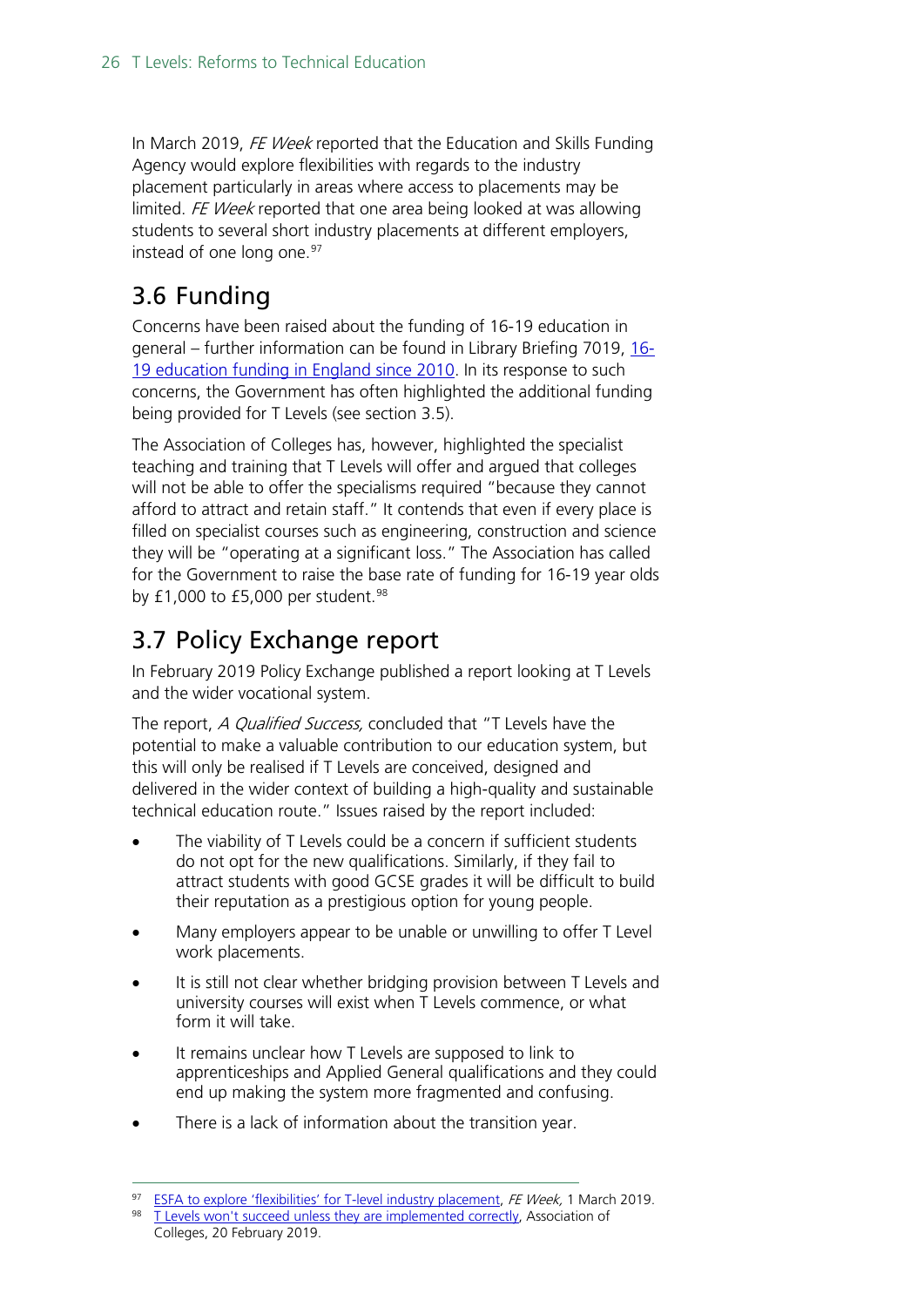There appears to be little recognition of the overlap between T Levels and existing technical qualifications, and the lines separating qualification pathways are too blurred (e.g. some subjects are found in A Levels, applied general and technical pathways).

The report made 10 recommendations aimed, it said, at allowing "the Government to maintain the momentum of the reforms while simultaneously constructing a broader technical education system in which T-levels can play a central role." The recommendations included:

- Three qualification pathways, academic, applied and technical, should be created. All 16-19 qualifications should be rationalised so that each subject only appears in one pathway.
- T Levels and apprenticeships should be designed as 'parallel' qualifications, with the same standard, training curriculum and final assessment.
- The existing 'Trailblazer' groups of employers that design apprenticeship standards should be merged with the employer panels designing T Level content to create a 'Technical Education Council' for all 15 technical routes.
- The single awarding body model for T Levels should be replaced with a single assessment model to reduce the risk facing T Level reforms.
- Employers who pay the apprenticeship levy should be allowed to use £1,500 of their levy contributions to fund each T Level work placement.[99](#page-26-0)

<span id="page-26-0"></span> $99$  Policy Exchange, A Qualified Success: An investigation into T-Levels and the wider [vocational system,](https://policyexchange.org.uk/publication/a-qualified-success/) February 2019.